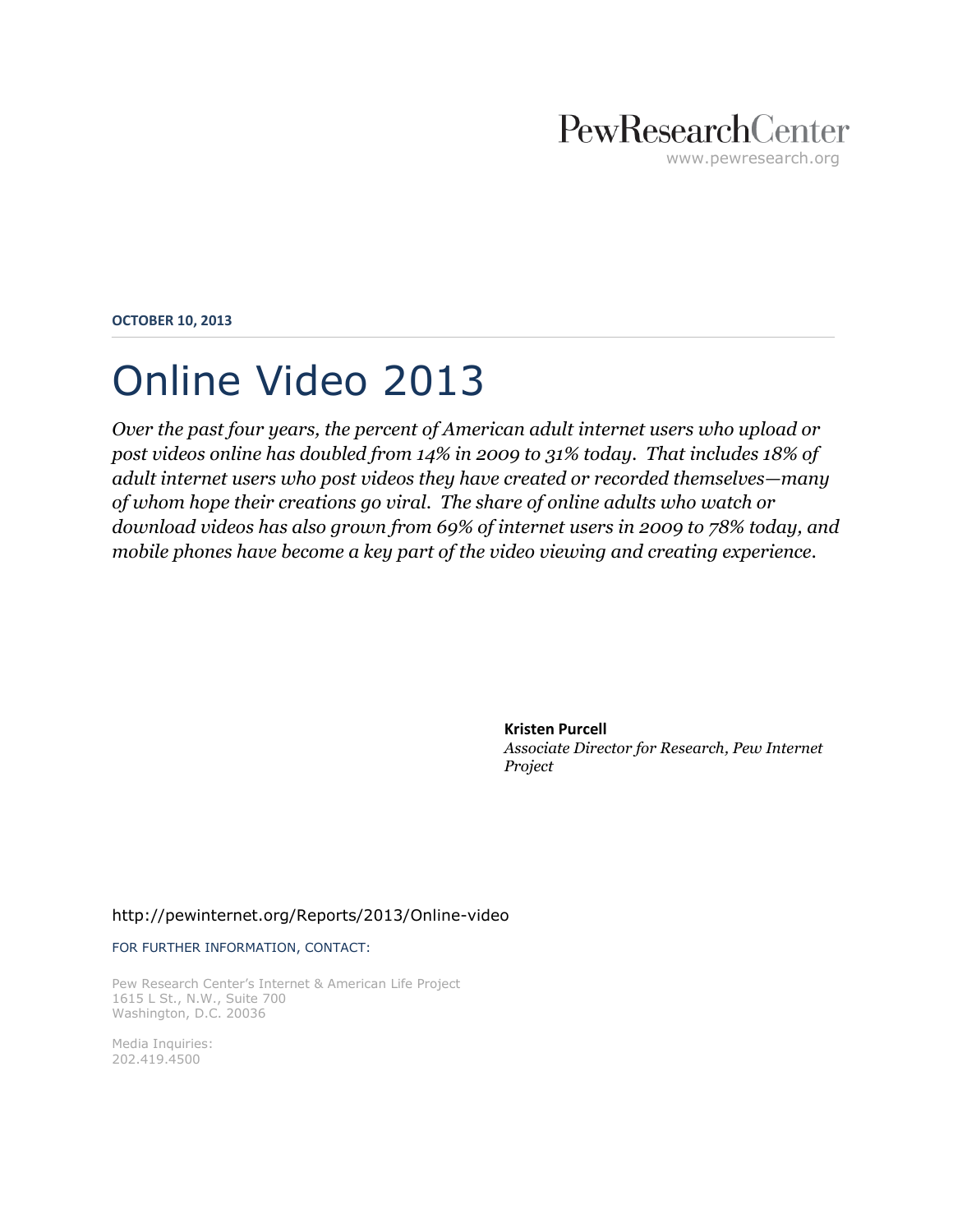# Summary of Findings

## Posting videos online is a fast growing trend

A national survey conducted in July 2013 shows the percent of American adult internet users who upload or post videos online has doubled in the past four years, from 14% in 2009 to 31% today. This figure includes online adults who do at least one of the following:

- Upload a video to the internet so others can watch or download it—27% of adult internet users have done this.
- Post videos to any website online that they, themselves, have taken or created—18% of adult internet users have done this.

Younger adult internet users are twice as likely to post and share videos online than their older counterparts. Fully 41% of 18-29 year-old internet users and 36% of 30-49 year-old internet users post or share videos online, compared with 18% of internet users age 50 and older. Online adults living in higher income households (annual income of \$75,000 or more) are also particularly likely to post or share videos online when compared with those in households with annual incomes below \$50,000.

#### The percent of adults who watch or download videos also continues to increase

The percent of online adults who watch or download videos has also grown over the past four years, from 69% of adult internet users in 2009 to 78% today. That figure includes online adults who say they do at least one of the following:

- Watch videos on a video-sharing site like YouTube or Vimeo —72% of adult internet users have done this.
- Watch videos online, including on social network sites or using mobile apps—56% of adult internet users have done this.
- Download video files onto a computer or cell phone so they can play them at any time they want—36% of adult internet users have done this.

Video-sharing sites like YouTube have been the main driving force in the increasing percentage of online adults who post, watch and download videos. Since 2006, the percent of online adults who use videosharing sites has grown from 33% to the current figure of 72%. $^1$ 

Among all online adults, rates of online video watching are highest among those ages 18-49, as well as those with higher educational attainment and household incomes.

 $\overline{\phantom{a}}$ 

<sup>&</sup>lt;sup>1</sup> See "Use of Video-Sharing Sites Jumps Since Last Year—71% of Online Adults Use Such Sites Now," available at [http://www.pewinternet.org/Reports/2011/Video-sharing-sites.aspx.](http://www.pewinternet.org/Reports/2011/Video-sharing-sites.aspx)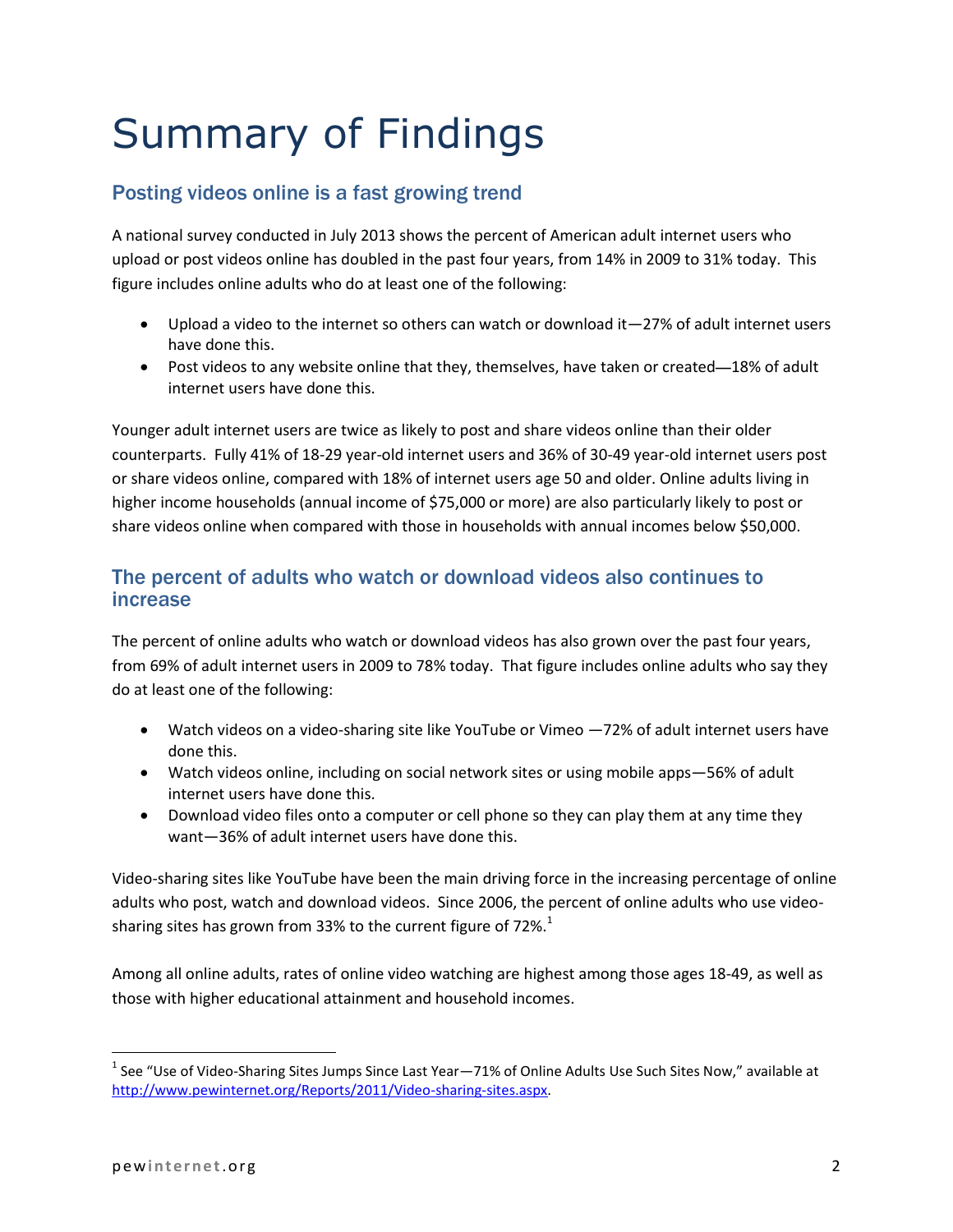#### Comedy and educational videos continue to be at or near the top of the list of most widely viewed types of online video, now joined by how-to and music videos

As we found in 2009, comedy and educational videos are among the most widely viewed video genres, with 57% of all online adults saying they watch comedy/humorous videos and 50% of online adults saying they watch educational videos.<sup>2</sup> These two genres are now joined at the top of the list by how-to videos, watched by 56% of online adults, and music videos. Music videos showed the largest growth in viewership between 2009 and 2013, from 32% to 50% of all online adults now watching this type of video online.

Among adults who watch videos online, different genres appeal to different demographic groups. For instance, online video watchers age 18-29 are more likely than those age 50 and older to watch music videos (81% v. 39%), comedy videos (82% v. 61%), and animation videos (47% v. 20%). More male than female online video watchers view sports videos (49% v. 23%), political videos (40% v. 30%), and adult videos (25% v. 8%) online.

#### When posting their *own* videos online, users most commonly share mundane things such as friends, family, and events they attend

As noted above, 18% of online adults share videos online that they have recorded or created themselves. For this group, the most common subject matter is friends and family doing everyday things (58% post videos with this kind of content), followed closely by videos of themselves or others doing funny things (56%) and videos of events attended (54%).

In contrast, those who post their own videos online are less likely to post videos that have been intentionally staged, scripted or choreographed (just 23% do this) or educational or tutorial videos they have shot themselves (30% do this).

## 35% of adults who post videos online—11% of all adult internet users—have posted a video with the hope it will be seen by many people

Among all video posters and uploaders, both those who post their own videos and those who post videos created by others, 35% say they have posted or shared a video online with the hope of it being seen by many people or "going viral." That equates to 11% of all adult internet users. Just 5% of adults who post videos online say they have regretted a video they have posted in the past.

 $\overline{\phantom{a}}$ 

<sup>&</sup>lt;sup>2</sup> See "The State of Online Video," available at <u>http://www.pewinternet.org/Reports/2010/State-of-Online-</u> [Video.aspx.](http://www.pewinternet.org/Reports/2010/State-of-Online-Video.aspx)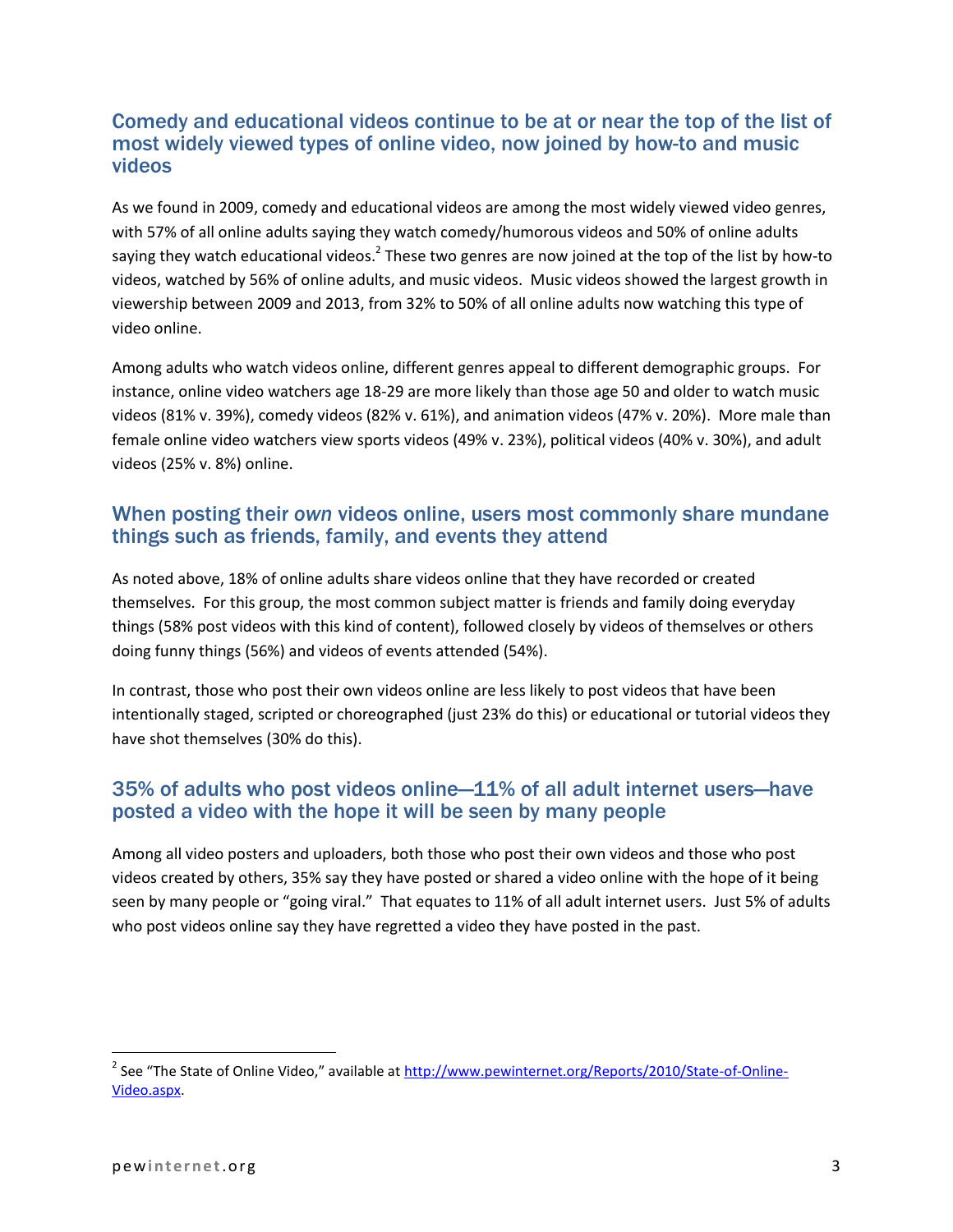## The increasing popularity of social networking sites and the proliferation of cell phones have helped spur the growing online video culture

The growing popularity of posting and watching online videos is a natural byproduct of the increasing percent of adults who use social network sites such as Facebook, as well as the proliferation of cell phones which make it relatively easy to watch, record, and post videos online. Fully 72% of online adults now use social networking sites<sup>3</sup>, which provide a venue for video sharing and watching. The current survey shows that:

- 71% of adults who post videos online do so on social networking sites.
- 58% of adults who watch online videos do so on social networking sites.

Similarly, as the percent of American adults who own a cell phone has reached 91%<sup>4</sup>, it is not uncommon for adults to use these devices to participate in the online video culture. Among adult cell phone owners:

- 41% use their phones to watch video.
- 40% use their phones to record video.
- 20% use their phones to post videos online.

More recently, apps have emerged which bring the convenience of cell phones together with the popularity of online video. In the current survey:

- 23% of adults who post videos online do so using a mobile app such as Vine.
- 17% of adults who watch videos online do so using a mobile app.

#### About this survey

These findings are from a nationally representative omnibus telephone survey of 1,003 adults conducted by Princeton Survey Research Associates International (PSRAI) from July 25 to July 28, 2013. Telephone interviews were conducted in English only, by landline (501) and cell phone (502, including 230 without a landline phone). Statistical results are weighted to correct known demographic discrepancies. The margin of sampling error for the complete set of weighted data is ± 3.6 percentage points.

 $\overline{\phantom{a}}$  $3$  See "72% of Online Adults are Social Networking Site Users," available at [http://www.pewinternet.org/Reports/2013/social-networking-sites.aspx.](http://www.pewinternet.org/Reports/2013/social-networking-sites.aspx)

<sup>&</sup>lt;sup>4</sup> See "Cell Phone Activities 2013," available at [http://www.pewinternet.org/Reports/2013/Cell-Activities.aspx.](http://www.pewinternet.org/Reports/2013/Cell-Activities.aspx)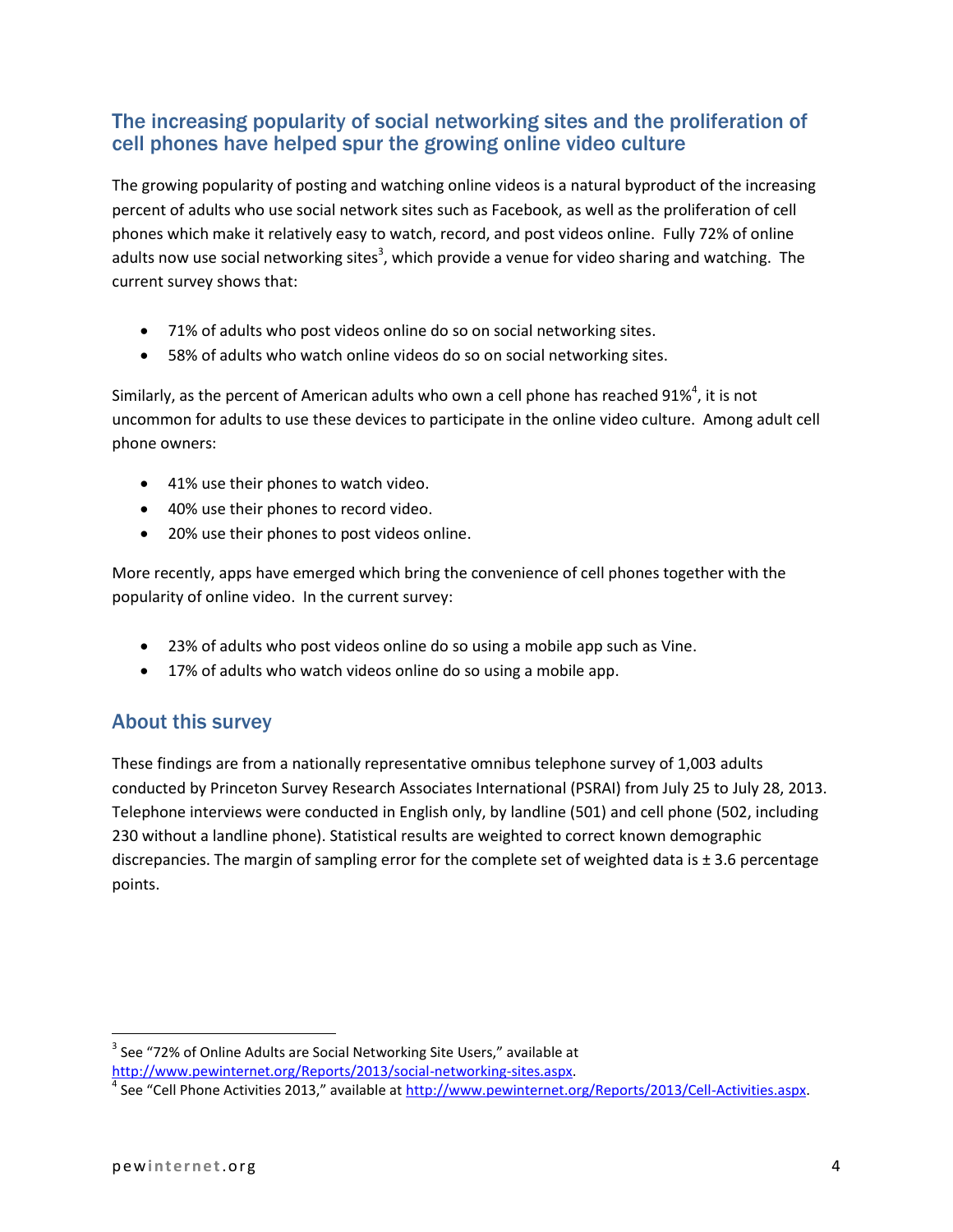# Main Findings

#### 78% of adult internet users watch or download online videos, up from 69% in 2009

The percent of online adults who watch or download videos has continued to grow over the past four years, from 69% of adult internet users in 2009 to 78% today. That figure includes online adults who do at least one of the following:

- Watch videos on a video-sharing site like YouTube or Vimeo (72% of adult internet users)
- Watch videos online, including on social network sites or using mobile apps (56% of adult internet users)
- Download video files onto a computer or cell phone so they can play them at any time they want (36% of adult internet users)

Among online adults, rates of online video watching are highest among those under age 50, as well as those with higher educational attainment and household incomes. Specifically:

- While almost all online adults age 18-29 (95%) and most of those age 30-49 (87%) watch and/or download online videos, that figure drops to 58% among online adults age 50 and older.
- Roughly eight in 10 online adults who have graduated from college (84%) or attended college (80%) watch and/or download online videos, compared with 71% of those who have not been to college.
- 87% of online adults with household incomes of \$75,000 or more watch and/or download online videos, compared with 74% of those in middle income households (\$30,000-\$74,999) and 75% of those in low income households (less than \$30,000)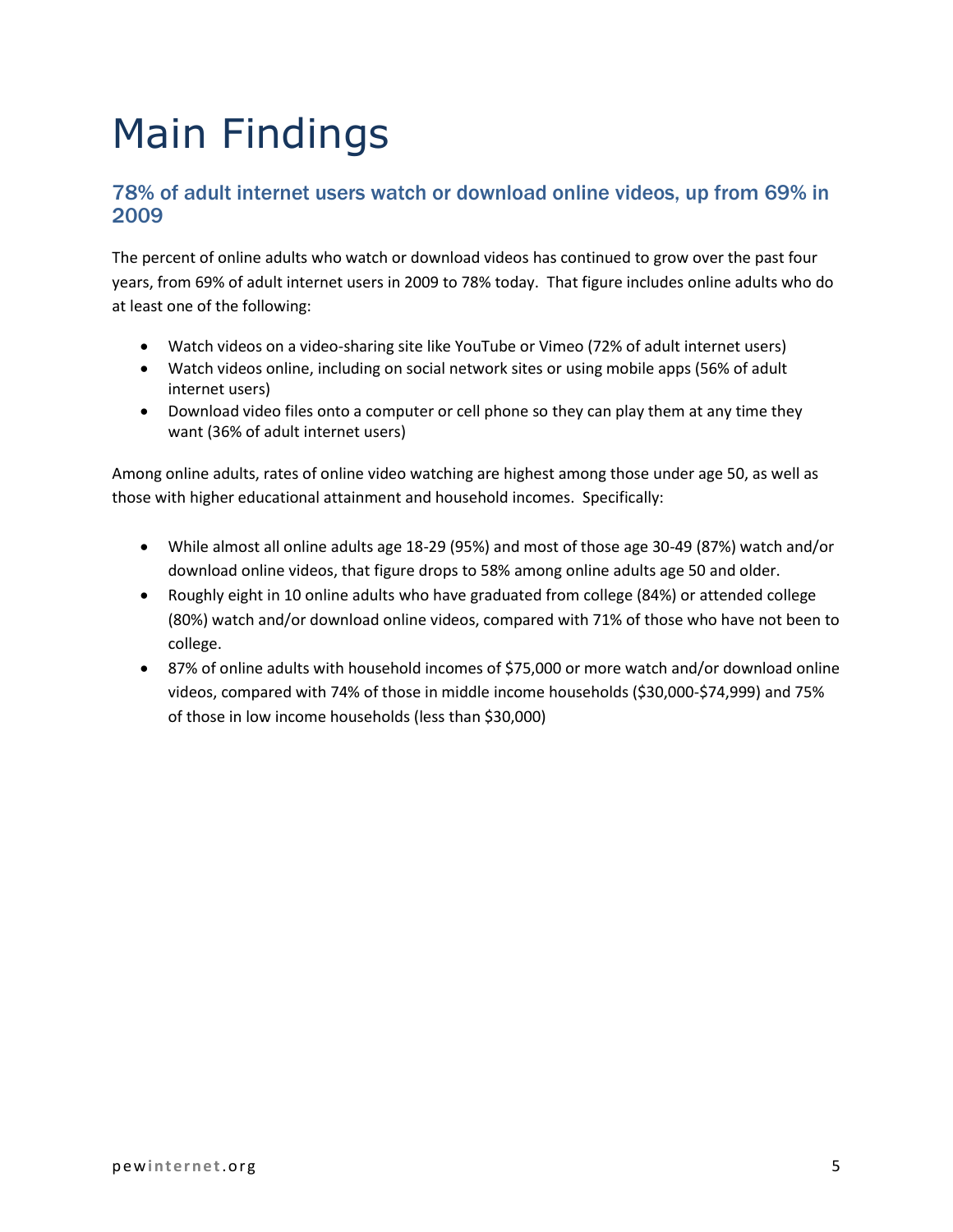## Online adults under age 50 lead the way in watching and downloading online video

*The % of adult internet users in each group who…*

| <b>All</b> |                                                                                 | 18-29<br>(a)         | 30-49<br>(b)        | $50+$<br>(c) |
|------------|---------------------------------------------------------------------------------|----------------------|---------------------|--------------|
| 72%        | Watch videos on a video-sharing site like<br>YouTube or Vimeo                   | $92\%$ <sub>bc</sub> | $81\%$ <sup>c</sup> | 50%          |
| 56%        | Watch videos online, including on a social<br>network site or using mobile apps | $76%$ <sub>bc</sub>  | $64\%$              | 34%          |
| 36%        | Download video files onto a computer or<br>cell phone to play them at any time  | $44\%$ <sup>c</sup>  | $45%^{\circ}$       | 22%          |
| 78%        | Total who watch or download online<br>videos                                    | $95%$ <sub>bc</sub>  | 87%                 | 58%          |

**Source:** Pew Research Center's Internet & American Life Project Omnibus Survey, July 25 – July 28, 2013. N= 781 internet users age 18 and older. Interviews were conducted in English and on landline and cell phones. The margin of error for results based on all internet users is +/- 4.1 percentage points. Note: Percentages marked with a superscript letter (e.g., <sup>a</sup>) indicate a statistically significant difference

between that row and the row designated by that superscript letter.

## Online adults who have been to college are more likely than adults who have not to watch or download online videos

*The % of adult internet users in each group who…*

| <b>All</b> |                                                                                 | <b>College</b><br>grad<br>(a) | <b>Some</b><br>college<br>(b) | <b>No</b><br>college<br>(c) |
|------------|---------------------------------------------------------------------------------|-------------------------------|-------------------------------|-----------------------------|
| 72%        | Watch videos on a video-sharing site like<br>YouTube or Vimeo                   | 75%                           | 75%                           | 67%                         |
| 56%        | Watch videos online, including on a social<br>network site or using mobile apps | $61\%$ <sup>c</sup>           | $62\%$ <sup>c</sup>           | 44%                         |
| 36%        | Download video files onto a computer or<br>cell phone to play them at any time  | $42\%$ <sup>c</sup>           | $40\%$ <sup>c</sup>           | 25%                         |
| 78%        | Total who watch or download online<br>videos                                    | $83\%$                        | 80%                           | 71%                         |

**Source:** Pew Research Center's Internet & American Life Project Omnibus Survey, July 25 – July 28, 2013. N=781 internet users age 18 and older. Interviews were conducted in English and on landline and cell phones. The margin of error for results based on all internet users in +/- 4.1 percentage points. Note: Percentages marked with a superscript letter (e.g., <sup>a</sup>) indicate a statistically significant difference between that row and the row designated by that superscript letter.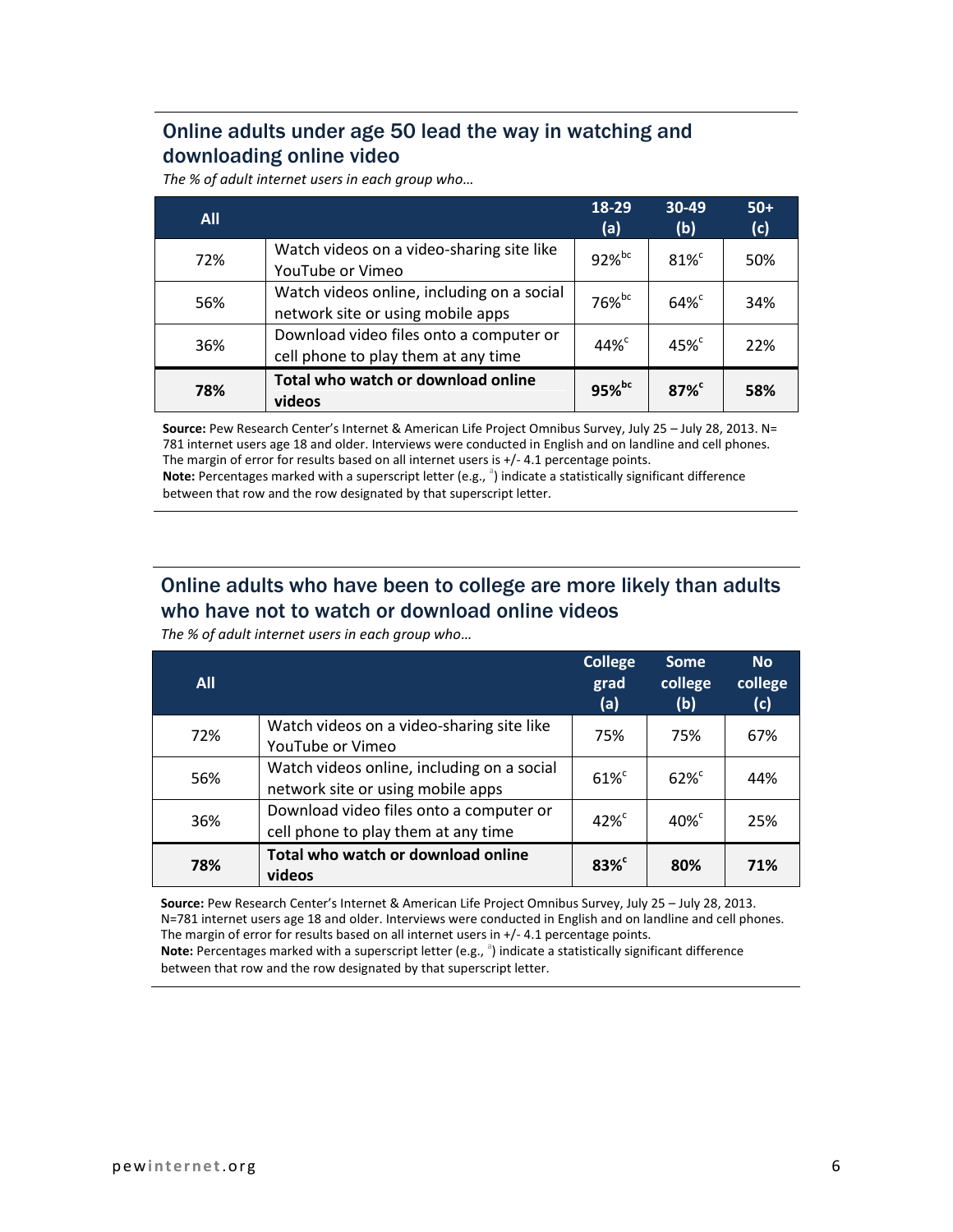#### Online adults in high income households are more likely than those in middle or low income households to watch or download online videos *The % of adult internet users in each group who…*

| <b>All</b> |                                                                                    | \$75,000<br>or more<br>(a) | \$30,000-<br>\$74,999<br>(b) | <b>Under</b><br>\$30,000<br>(c) |
|------------|------------------------------------------------------------------------------------|----------------------------|------------------------------|---------------------------------|
| 56%        | Watch videos online, including on a<br>social network site or using mobile<br>apps | $66\%$ <sub>bc</sub>       | 52%                          | 54%                             |
| 72%        | Watch videos on a video-sharing site<br>like YouTube or Vimeo                      | $82\%$ <sup>b</sup>        | 66%                          | 72%                             |
| 36%        | Download video files onto a computer<br>or cell phone to play them at any time     | $41\%$ <sup>b</sup>        | 33%                          | 39%                             |
| 78%        | Total who watch or download online<br>videos                                       | $87%$ <sub>bc</sub>        | 74%                          | 76%                             |

**Source:** Pew Research Center's Internet & American Life Project Omnibus Survey, July 25 – July 28, 2013. N=781 internet users age 18 and older. Interviews were conducted in English and on landline and cell phones. The margin of error for results based on all internet users is +/- 4.1 percentage points. Note: Percentages marked with a superscript letter (e.g., <sup>a</sup>) indicate a statistically significant difference between that row and the row designated by that superscript letter.

## The "YouTube Effect"

The introduction of video-sharing site YouTube in 2005, and later other video-sharing sites like Vimeo, has been the driving force in the increasing percentage of online adults who post, watch and download videos. Since we first began measuring use of these sites in 2006, the percent of online adults using video-sharing sites has grown from 33% to the current figure of 72%.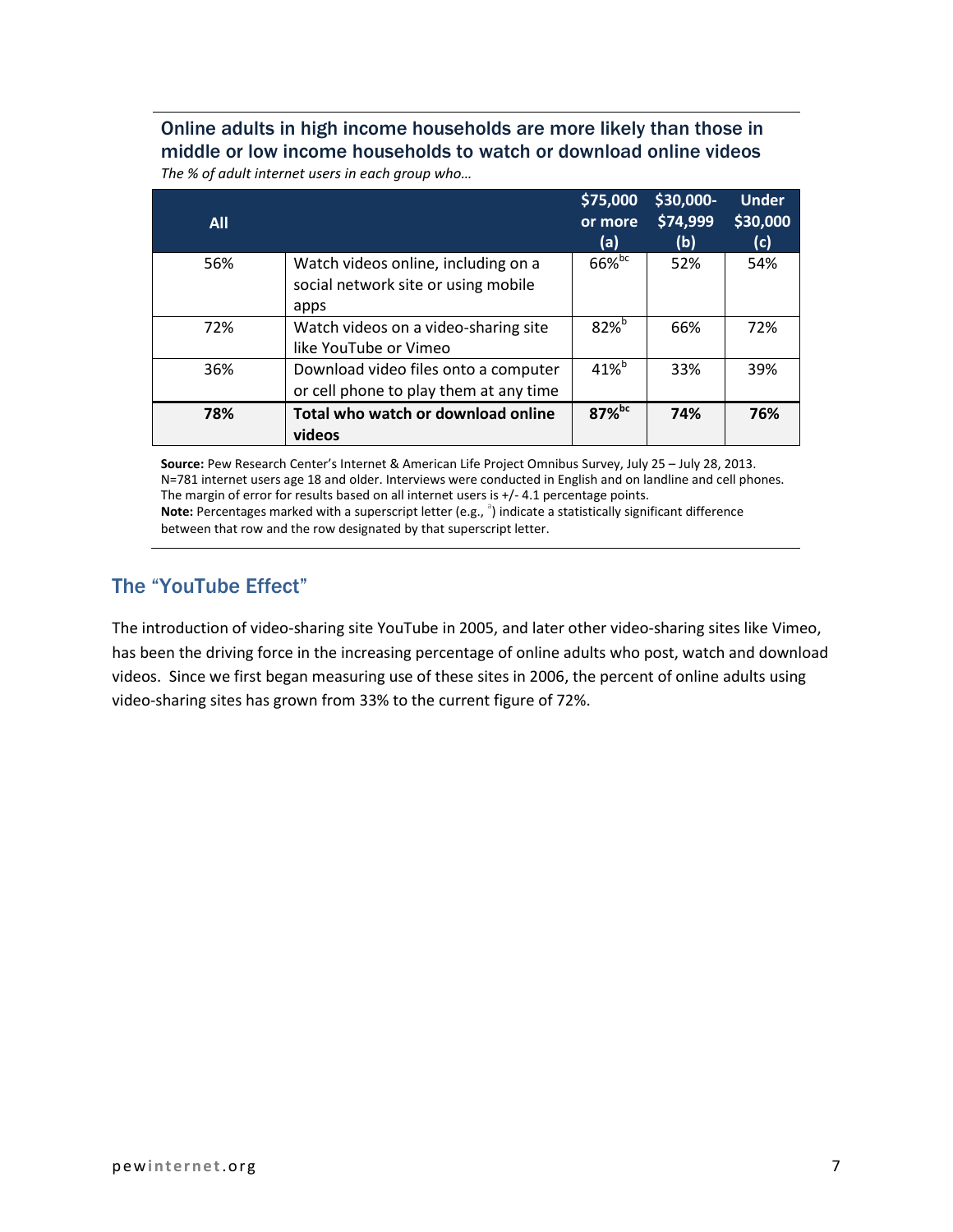#### Video-sharing site usage over time: 2006–2013



*% of adult internet users who use video sharing sites* 

#### For adult internet users, the most popular online video genres are comedy/humor, how-to, educational, and music videos

As we found in 2009, comedy and educational videos are among the most widely viewed video genres, with 58% of all online adults saying they watch comedy/humorous videos and 50% of online adults saying they watch educational videos .<sup>5</sup> These two genres are now joined at the top of the list by how-to videos. The current survey is the first time we have measured this genre, finding that 56% of online adults are watching how-to videos. Music videos showed the largest growth in viewership between 2009 and 2013, from 32% to 50% of all online adults, placing it among the most popular genres of those asked about.

 $\overline{\phantom{a}}$ 

**Source:** 2013 figure is from Pew Research Center's Internet & American Life Project Omnibus Survey, July 25 – July 28, 2013. N= 781 internet users age 18 and older. Interviews were conducted in English and on landline and cell phones. The margin of error for results based on all internet users is +/- 4.1 percentage points. All other figures are from Pew Internet Tracking Surveys, 2006-2011.

<sup>&</sup>lt;sup>5</sup> See "The State of Online Video," available at <u>http://www.pewinternet.org/Reports/2010/State-of-Online-</u> [Video.aspx.](http://www.pewinternet.org/Reports/2010/State-of-Online-Video.aspx)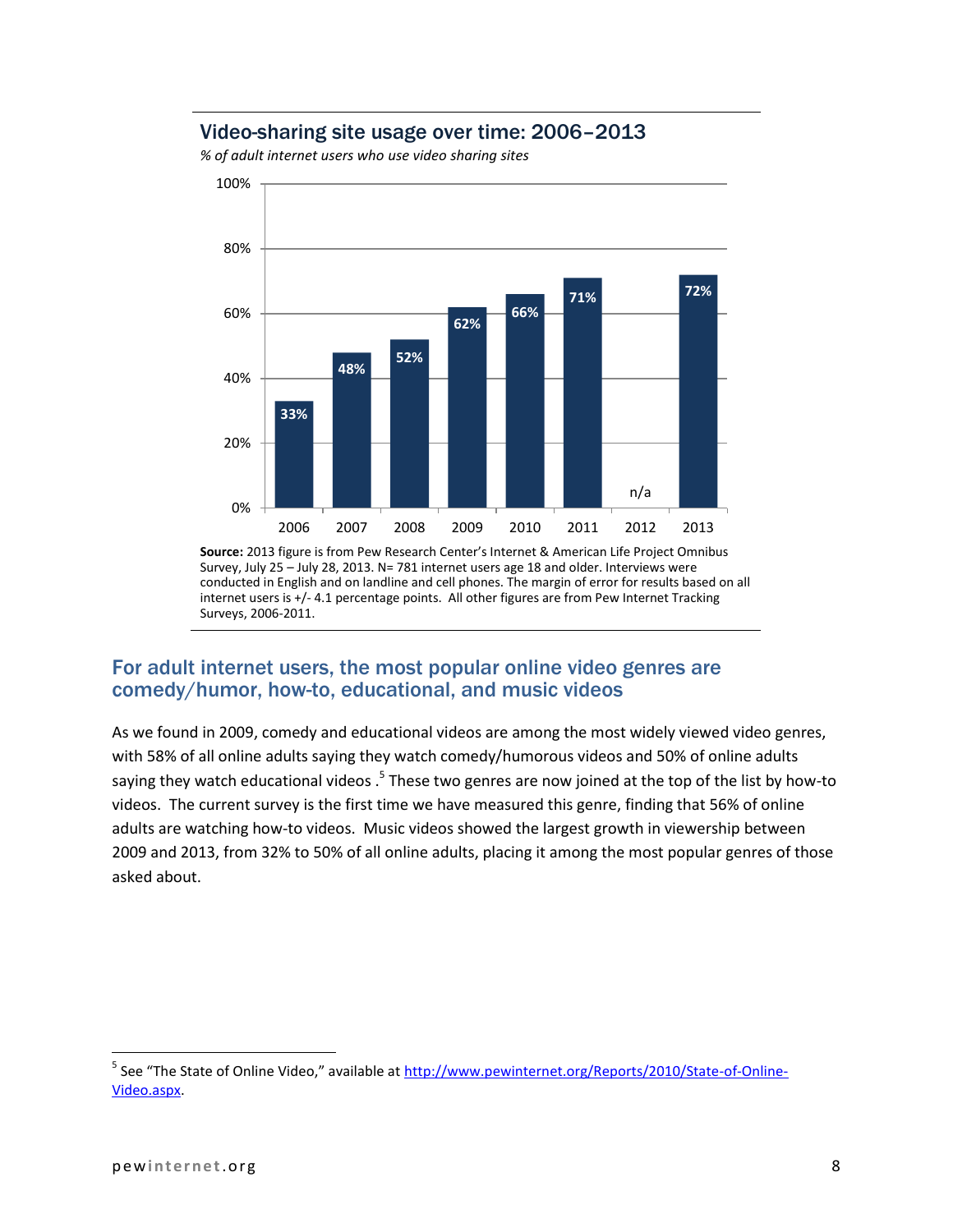## More than half of online adults watch comedy/humor and how-to videos online

*The % of online adults who watch each type of video, by year*



figures are from Pew Internet Tracking Surveys.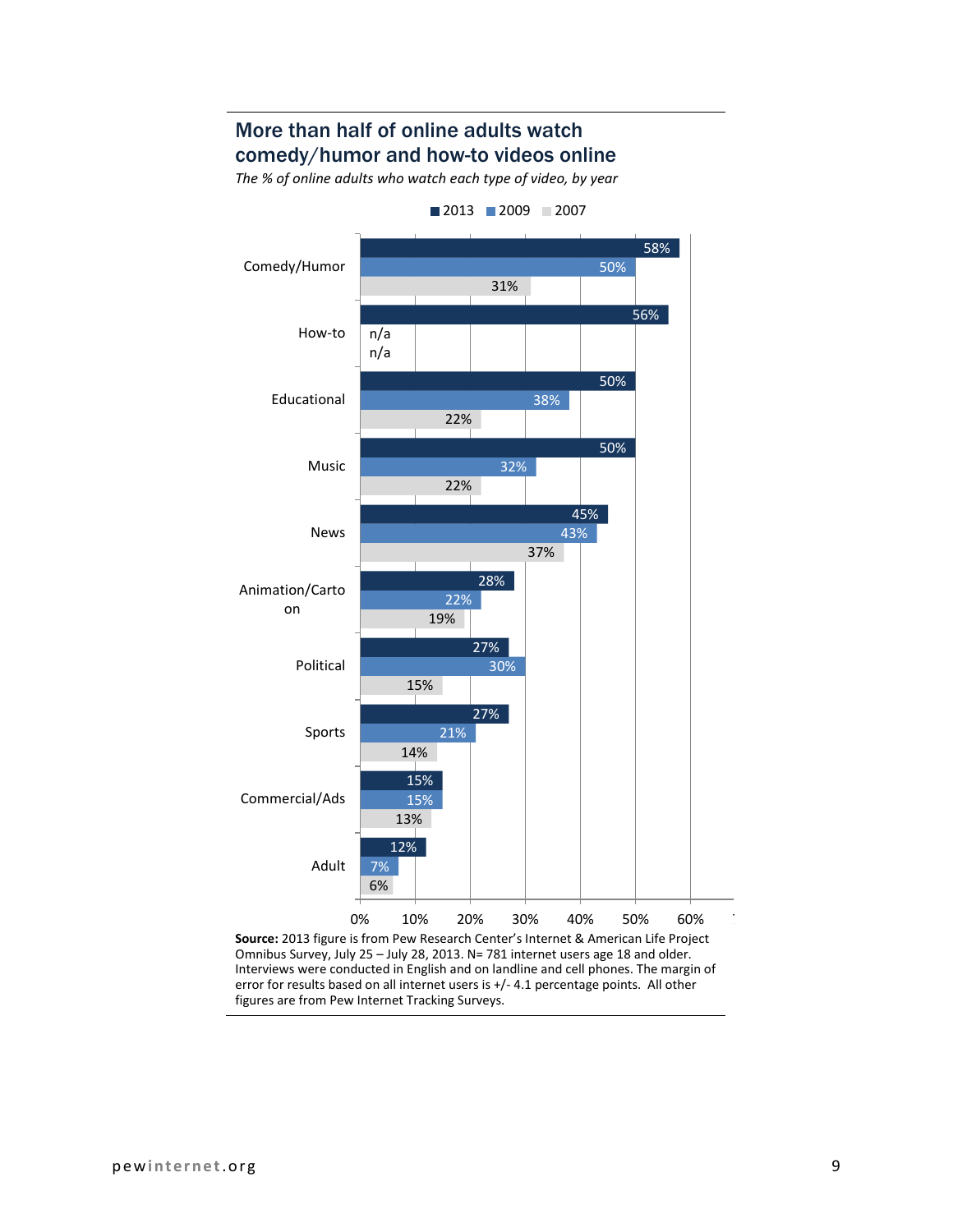Among the video genres asked about, political videos, sports videos, and commercials/advertisements are viewed by smaller segments of adult internet users. Adult videos are also viewed by a fairly small segment of adult internet users (12%), though this may reflect a reluctance to report the behavior among some adults.

#### Younger online video viewers are drawn to music, comedy and animation videos, while men are more likely than women to watch political, sports, educational and adult videos

Among adults who watch videos online, different genres appeal to different demographic groups. Online video consumers under age 50 are more likely than their older counterparts to watch music, comedy, how-to and animation videos, among others. News videos appeal to video watchers with higher education and income levels. And male online video watchers are more likely than females to view sports, educational, adult and political videos.

#### Among online video watchers, young adults are drawn to entertainment content

| <b>All</b> | <b>Type of Video</b> | 18-29<br>(a)         | 30-49<br>(b)        | $50+$<br>(c) |
|------------|----------------------|----------------------|---------------------|--------------|
| 74%        | Comedy/Humor         | $82\%$               | 75% <sup>c</sup>    | 61%          |
| 72%        | How-to               | 78% <sup>c</sup>     | 72%                 | 67%          |
| 64%        | Music                | $81\%$ <sub>bc</sub> | $67\%$ <sup>c</sup> | 39%          |
| 36%        | Animation            | $47\%$ <sup>c</sup>  | $38\%$ <sup>c</sup> | 20%          |
| 35%        | Sports               | $42\%$ <sup>c</sup>  | $37\%$ <sup>c</sup> | 25%          |
| 16%        | Adult                | $25\%$               | $17\%$ <sup>c</sup> | 4%           |

*The % of online video watchers in each group who watch …*

**Source:** Pew Research Center's Internet & American Life Project Omnibus Survey, July 25 – July 28, 2013. N=555 online video watchers age 18 and older. Interviews were conducted in English and on landline and cell phones. The margin of error for results based on all online video watchers is +/- 4.8 percentage points. Note: Percentages marked with a superscript letter (e.g., <sup>a</sup>) indicate a statistically significant difference between that row and the row designated by that superscript letter.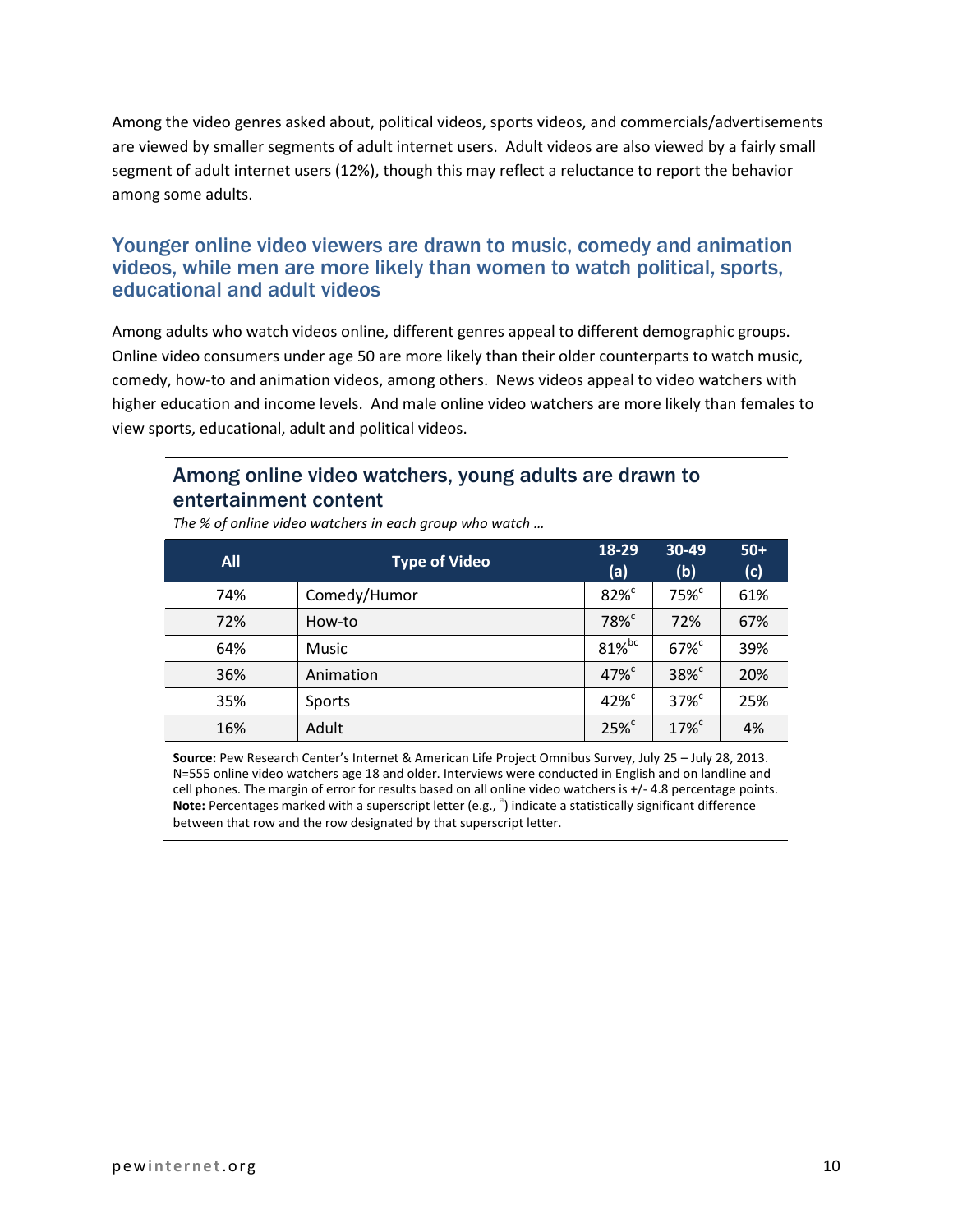## Male online video watchers are heavier consumers of educational, sports and political videos

*The % of online video watchers in each group who watch …*

| <b>All</b> | <b>Type of Video</b> | <b>Male</b><br>(a)  | Female<br>(b) |
|------------|----------------------|---------------------|---------------|
| 64%        | Educational          | $69\%$              | 60%           |
| 35%        | <b>Politics</b>      | $40\%$ <sup>b</sup> | 30%           |
| 35%        | Sports               | $49\%$ <sup>b</sup> | 23%           |
| 16%        | Adult                | $25\%$ <sup>b</sup> | 8%            |

**Source:** Pew Research Center's Internet & American Life Project Omnibus Survey, July 25 – July 28, 2013. N=555 online video watchers age 18 and older. Interviews were conducted in English and on landline and cell phones. The margin of error for results based on all online video watchers is +/- 4.8 percentage points. Note: Percentages marked with a superscript letter (e.g., <sup>a</sup>) indicate a statistically significant difference between that row and the row designated by that superscript letter.

## Online video watchers with higher education levels are more likely to watch news, political and educational videos

|     |               | <b>College</b>      | <b>Some</b>         | <b>No</b>      |
|-----|---------------|---------------------|---------------------|----------------|
| All | Type of Video | grad<br>(a)         | college<br>(b)      | college<br>(c) |
| 64% | Educational   | $73\%$ <sup>c</sup> | 64%                 | 57%            |
| 57% | <b>News</b>   | $64\%$              | $61\%$              | 47%            |
| 35% | Politics      | 44% <sup>c</sup>    | $37\%$ <sup>c</sup> | 23%            |

*The % of online video watchers in each group who watch …*

**Source:** Pew Research Center's Internet & American Life Project Omnibus Survey, July 25 – July 28, 2013. N=555 online video watchers age 18 and older. Interviews were conducted in English and on landline and cell phones. The margin of error for results based on all online video watchers is +/- 4.8 percentage points. **Note:** Percentages marked with a superscript letter (e.g., <sup>a</sup>) indicate a statistically significant difference between that row and the row designated by that superscript letter.

## Online video watchers with higher household incomes are more likely to watch news videos

*The % of online video watchers who watch …*

|     |                      | $$75,000+$ | $$30,000-$<br>\$74,999 | Less than<br>\$30,000 |
|-----|----------------------|------------|------------------------|-----------------------|
| All | <b>Type of Video</b> | (a)        | (b)                    | (c)                   |
| 57% | <b>News</b>          | 70%bc      | 54%                    | 54%                   |

**Source:** Pew Research Center's Internet & American Life Project Omnibus Survey, July 25 – July 28, 2013. N=555 online video watchers age 18 and older. Interviews were conducted in English and on landline and cell phones. The margin of error for results based on all online video watchers is +/- 4.8 percentage points.

Note: Percentages marked with a superscript letter (e.g., <sup>a</sup>) indicate a statistically significant difference between that row and the row designated by that superscript letter.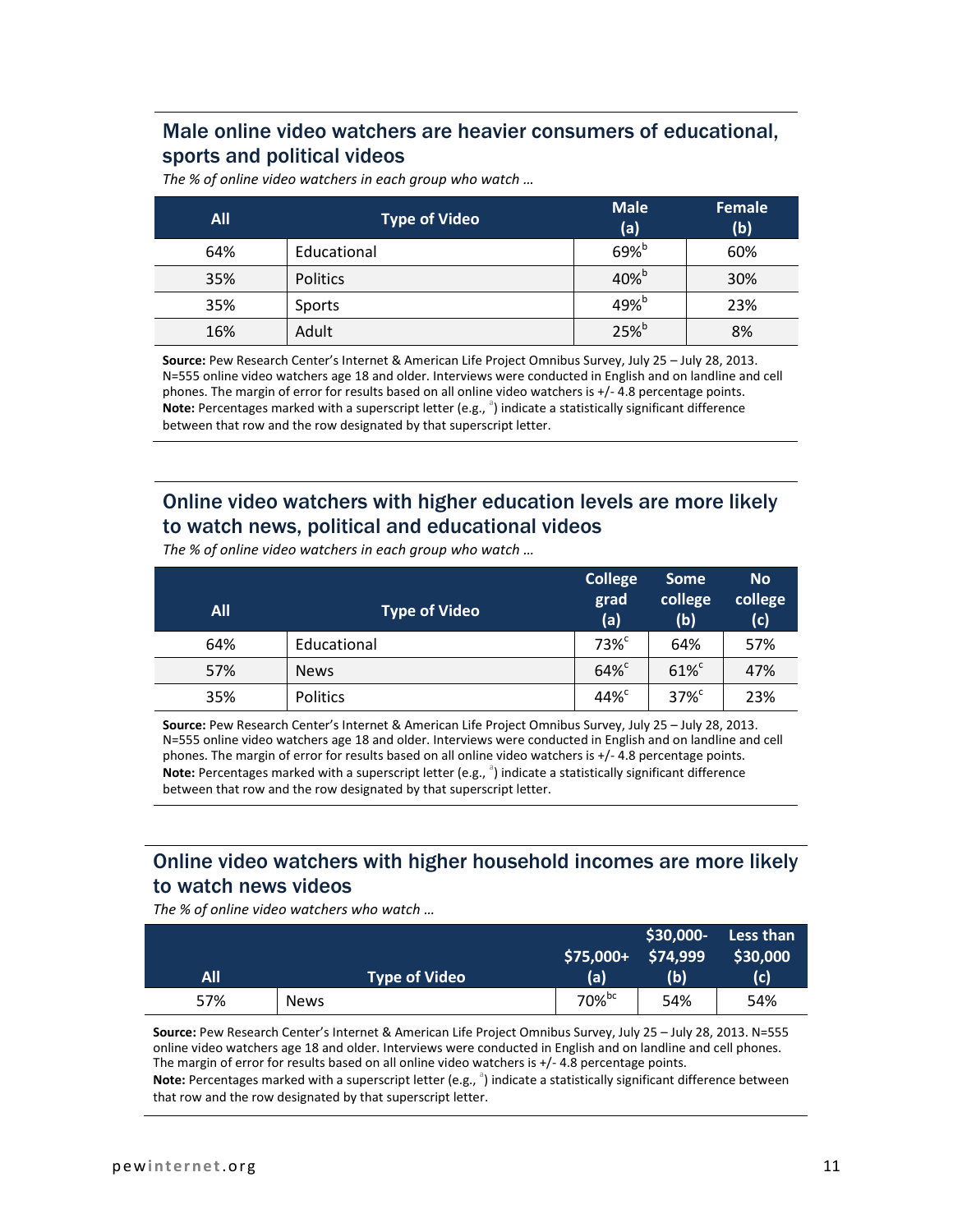## The percent of adult internet users who post videos online is growing rapidly

Along with the growing consumption of online videos, there is now considerable growth in the percent of adult internet users who *post* videos online. The group has doubled in size in the past four years from 14% in 2009 to 31% in 2013. This figure includes online adults who do either of the following:

- Upload a video to the internet so others can watch or download it (27% of adult internet users)
- Post videos to any website online that they, themselves, have taken or created (18% of adult internet users)

Once almost exclusively the domain of male internet users under age 30 $^6$ , posting and sharing videos online has now spread more broadly across the online adult population. For example, adult internet users age 30-49 are just as likely as those age 18-29 to post and share online videos. Still, both of these age groups continue to outpace those age 50 and older when it comes to this behavior:

 18-29 year-old internet users (41%) and 30-49 year-old internet (36%) are twice as likely as online adults age 50 and older (18%) to post or share videos online.

Posting and sharing online videos is also more common among internet users in the highest income households. Specifically:

 43% of online adults with household incomes of \$75,000 or more post or share videos online, compared with 25% of online adults with household incomes of \$30,000-\$74,999 and 27% of online adults with household incomes below \$30,000.

#### Online adults under age 50 lead the way in posting videos online *The % of adult internet users in each group who…*

| <b>All</b> |                                                                      | 18-29<br>(a)        | $30-49$<br>(b)      | $50+$<br>(c) |
|------------|----------------------------------------------------------------------|---------------------|---------------------|--------------|
| 27%        | Upload a video to the internet so<br>others can watch or download it | $34\%$ <sup>c</sup> | $34\%$ <sup>c</sup> | 16%          |
| 18%        | Post a video online that they took or<br>created themselves          | $28\%$ <sup>c</sup> | $22\%$              | 6%           |
| 31%        | Total who post or upload videos of<br>any kind online                | $41\%$ <sup>c</sup> | $36\%$              | 18%          |

**Source:** Pew Research Center's Internet & American Life Project Omnibus Survey, July 25 – July 28, 2013. N= 781 internet users age 18 and older. Interviews were conducted in English and on landline and cell phones. The margin of error for results based on all internet users is +/- 4.1 percentage points Note: Percentages marked with a superscript letter (e.g., <sup>a</sup>) indicate a statistically significant difference between that row and the row designated by that superscript letter.

 $\overline{\phantom{a}}$ 

<sup>&</sup>lt;sup>6</sup> See "The State of Online Video," available at <u>http://www.pewinternet.org/Reports/2010/State-of-Online-</u> [Video.aspx.](http://www.pewinternet.org/Reports/2010/State-of-Online-Video.aspx)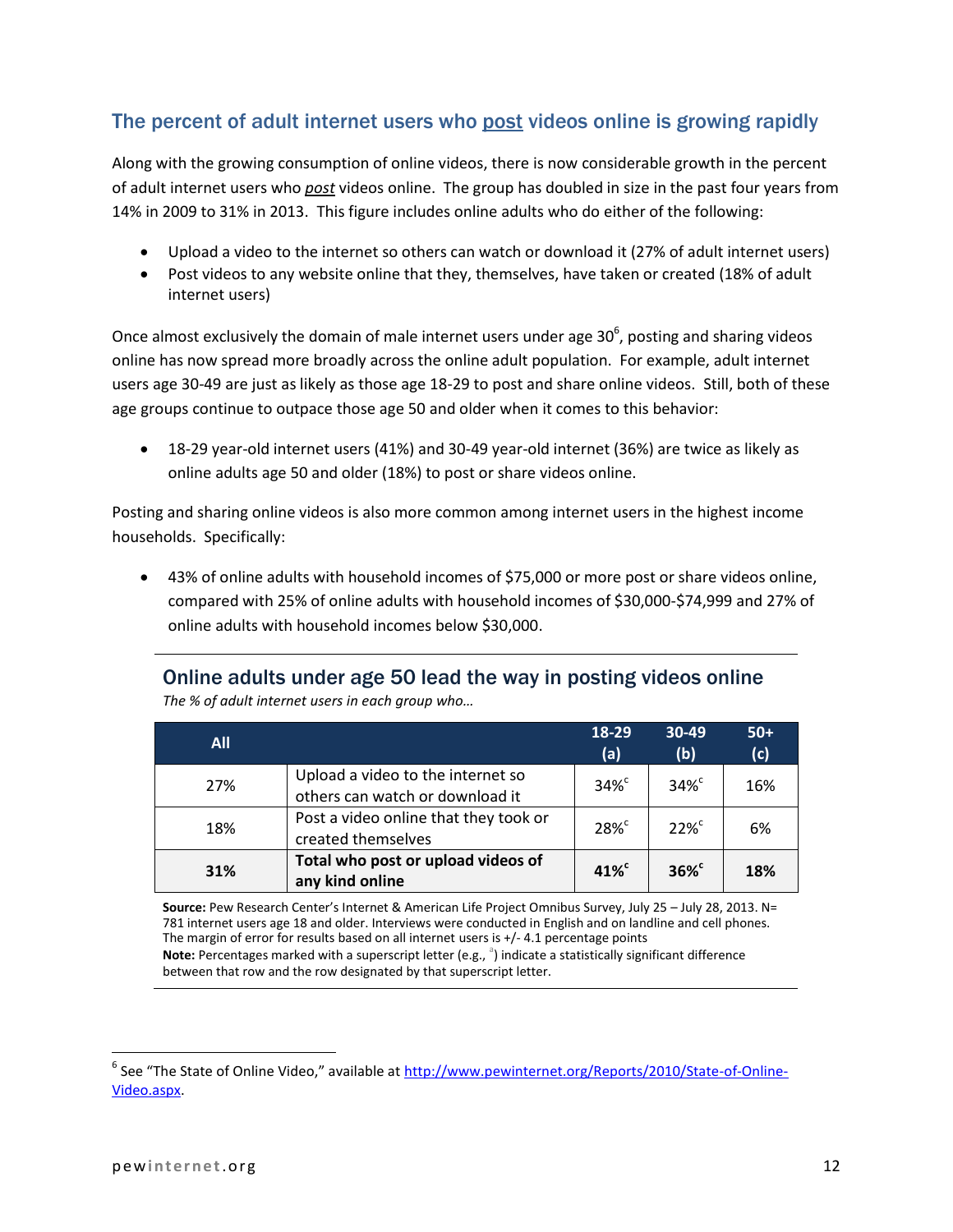## Online adults in high income households are more likely than those in middle or low income households to post videos online

*The % of adult internet users in each group who…*

| <b>All</b> |                                                                      | \$75,000<br>or more<br>(a) | \$30,000-<br>\$74,999<br>(b) | <b>Under</b><br>\$30,000<br>(c) |
|------------|----------------------------------------------------------------------|----------------------------|------------------------------|---------------------------------|
| 27%        | Upload a video to the internet so<br>others can watch or download it | $41\%$ <sub>bc</sub>       | 20%                          | 23%                             |
| 18%        | Post a video online that they took or<br>created themselves          | $28%$ <sub>bc</sub>        | 16%                          | 13%                             |
| 31%        | Total who post or upload videos of<br>any kind online                | $43\%$ <sup>bc</sup>       | 25%                          | 27%                             |

**Source:** Pew Research Center's Internet & American Life Project Omnibus Survey, July 25 – July 28, 2013. N= 781 internet users age 18 and older. Interviews were conducted in English and on landline and cell phones. The margin of error for results based on all internet users is +/- 4.1 percentage points. Note: Percentages marked with a superscript letter (e.g., <sup>a</sup>) indicate a statistically significant difference between that row and the row designated by that superscript letter.

#### The most popular subjects for those who post their own videos online are friends and family doing everyday or funny things, and videos of events they attend

Among the 18% of adult internet users who post their own videos online, the most popular topics are fairly mundane. More than half post videos of family and friends doing everyday things (58%), themselves or others doing funny things (56%), or events they attend (54%). In contrast, just 23% post videos they have intentionally staged, scripted or choreographed, and just 30% post educational or tutorial videos they have made.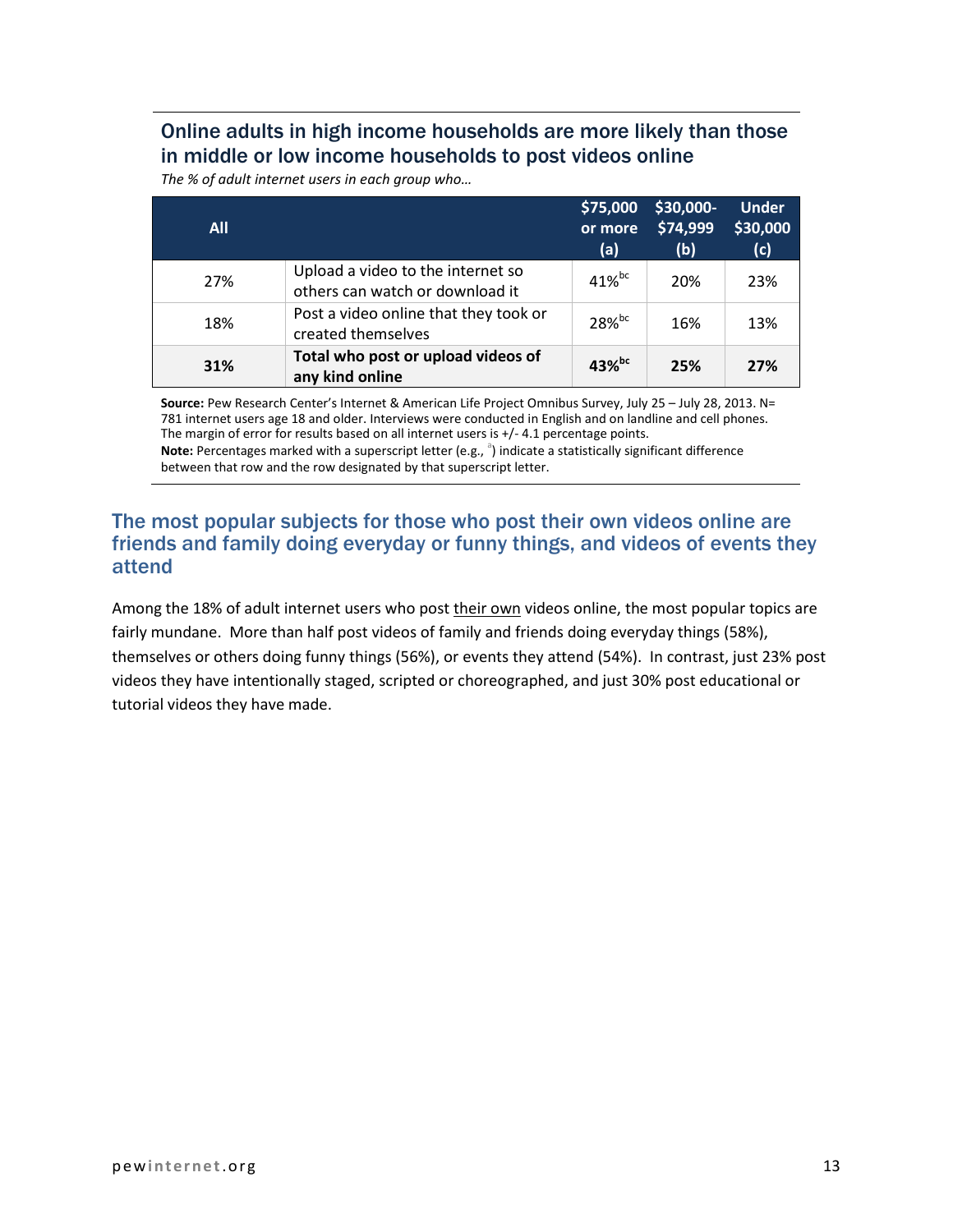#### Those who post their own videos online tend to feature everyday people and things rather than creative or scripted content



*The % of adults who post their own videos online who post …*

Source: Pew Research Center's Internet & American Life Project Omnibus Survey, July 25 – July 28, 2013. N=1,003 adults age 18 and older. Interviews were conducted in English and on landline and cell phones.

#### 35% of adults who post videos online—11% of all online adults—have posted a video with the hope it will be widely viewed

Among all adults who post and share online videos –either self-created or created by others—35% say they have posted a video online with the hope of it being widely viewed or "going viral." That equates to 11% of all adult internet users.

The desire to have a video "go viral" is particularly strong among younger adults. Among adults who post videos online, 39% of those under age 50 have posted a video hoping it will attract a large audience, compared with just 19% of video posters age 50 and older.

Just 5% of adults who post videos online say they regret something they have posted.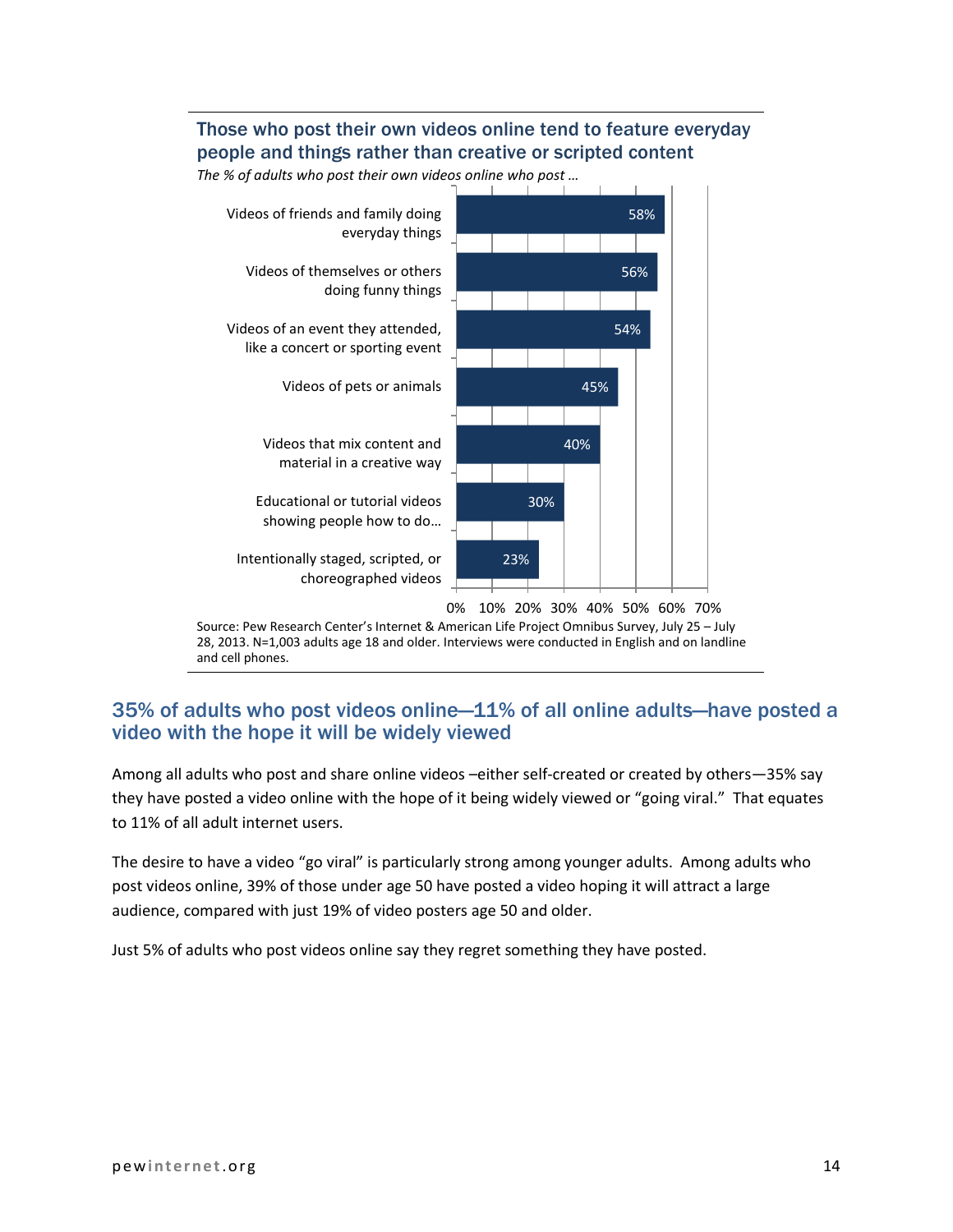#### Online videos and social networking sites

The rise in both watching and posting videos online has been fueled, in part, by the rapidly increasing popularity of online social networking sites. As of May 2013, almost three quarters (72%) of online U.S. adults were using social networking sites, up from 67% in late 2012. When Pew Internet first started measuring social networking site use in February 2005, just 8% of online adults were using these sites.



The current survey shows that much of the online video culture revolves around social networking sites. Among online video consumers, 58% say they watch videos on social networking sites like Facebook. Moreover, 71% of online adults who post videos online say they do so on these sites. As a percentage of all online adults, this means that:

- 45% of all adult internet users watch videos on social networking sites.
- 22% of all adult internet users post videos on these sites.

Online adults under age 50 are more likely than older internet users to both watch and post videos on social networking sites. This reflects, in part, the fact that younger online adults are more likely to be social network site users overall.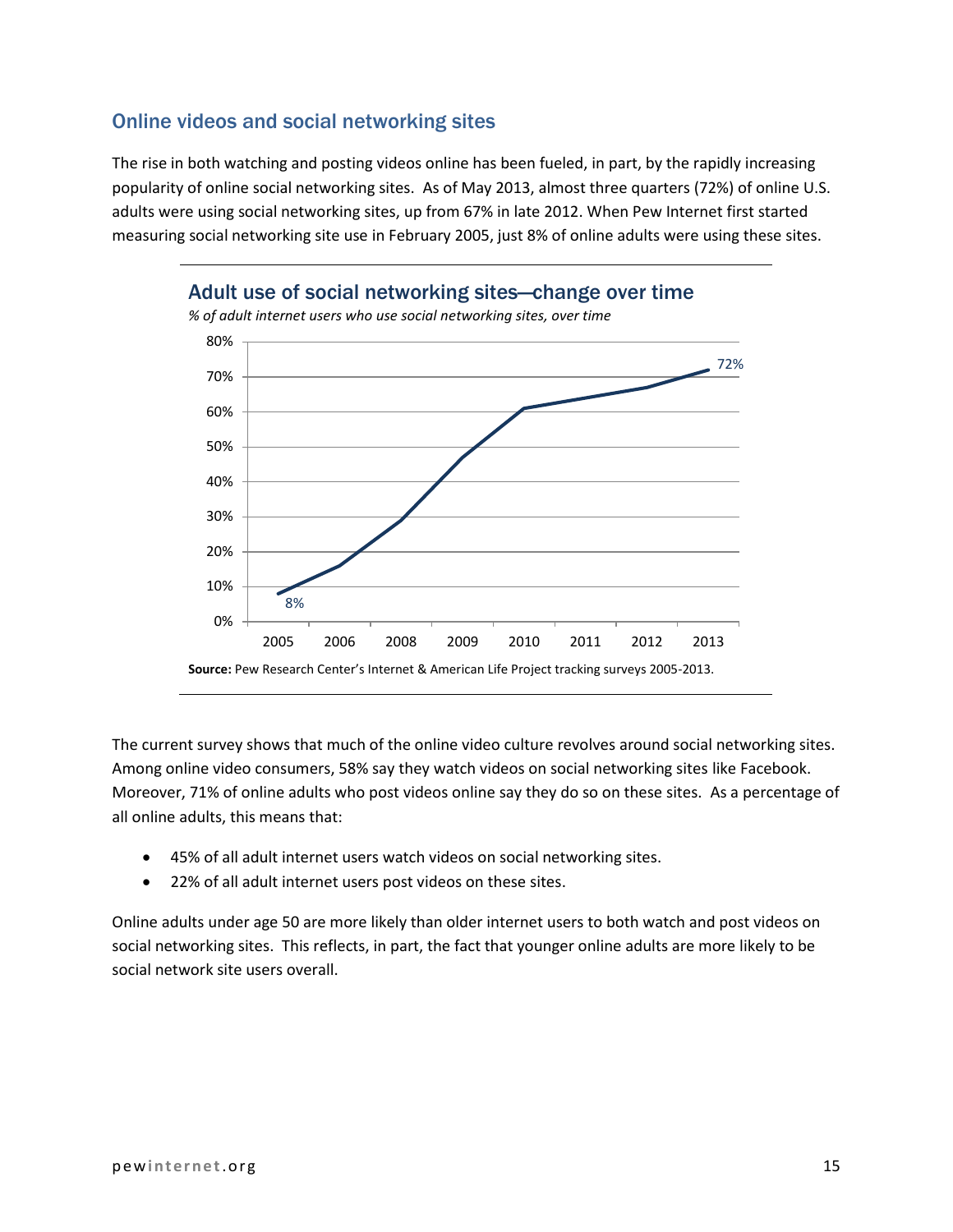#### Watching and posting videos on social networking sites

*% of adult internet users who…*



**Post videos on social network sites** 

**Source:** Pew Research Center's Internet & American Life Project Omnibus Survey, July 25 – July 28, 2013. N= 781 internet users age 18 and older. Interviews were conducted in English and on landline and cell phones. The margin of error for results based on all internet users is +/- 4.1 percentage points.

#### Online videos and mobile phones

The growing online video culture is also, in part, a byproduct of the dramatic increase in cell phone and smartphone ownership among U.S. adults over the past decade. As of May 2013, 91% of U.S. adults owned a cell phone of some kind, including 56% who owned a smartphone. Cell phones and smartphones allow their users to easily watch videos on their mobile devices, as well as to record and post videos.

When adult cell phone owners are asked about the different ways they use their phones, texting and accessing the internet remain the most popular activities. Yet fully 41% say they use their phones to watch video and another 40% say they use these devices to record video. Twenty percent of adult cell phone users use their phones to post videos online.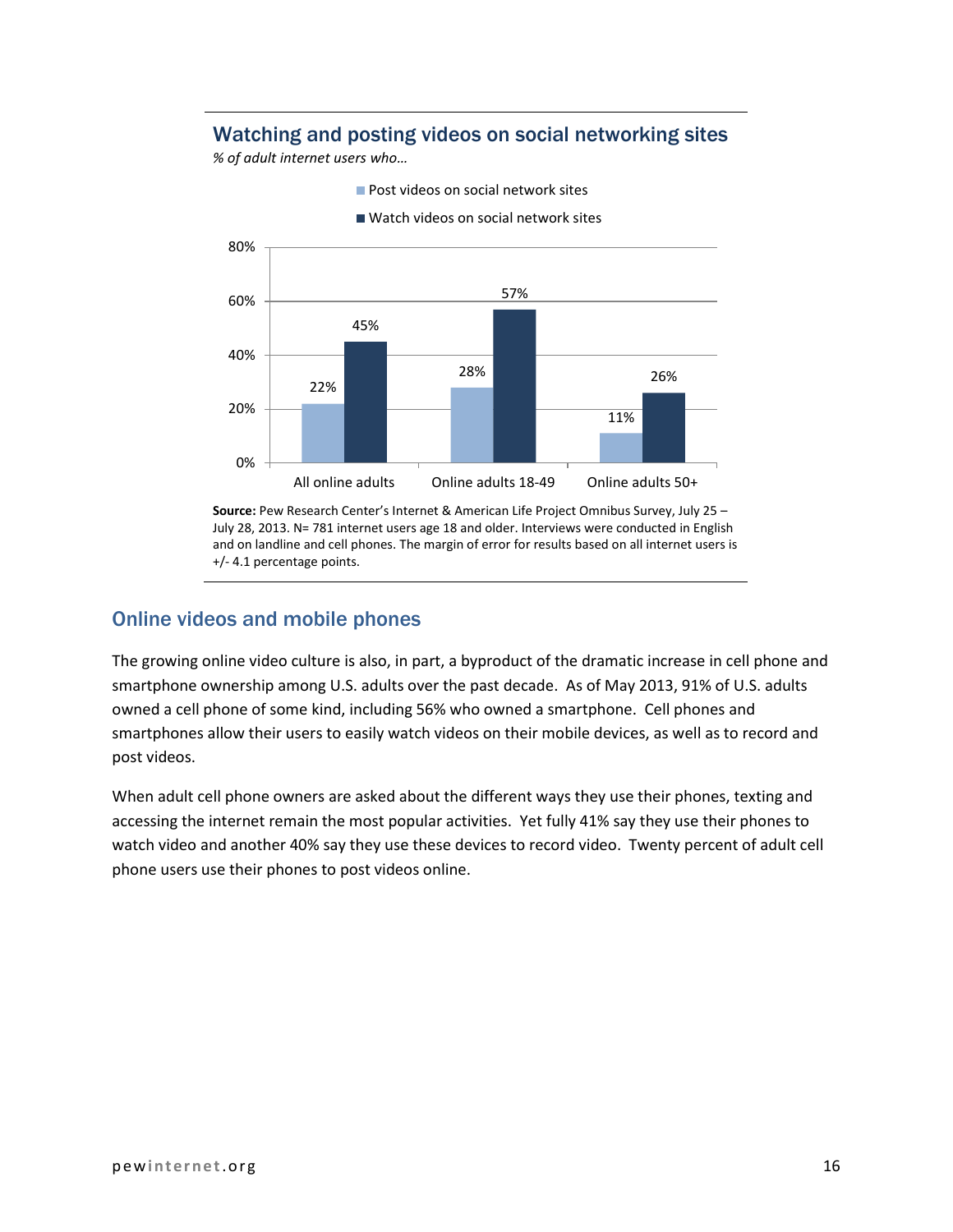#### Adult cell phone ownership—change over time

*% of adults who have a cell phone, over time*



#### Cell phone activities

*The % of cell phone owners who use their cell phone to…*

| 81 | send or receive text messages                                        |
|----|----------------------------------------------------------------------|
| 60 | access the internet                                                  |
| 52 | send or receive email                                                |
| 50 | download apps                                                        |
| 49 | get directions, recommendations, or other location-based information |
| 48 | listen to music                                                      |
| 41 | watch video                                                          |
| 40 | record video                                                         |
| 21 | participate in a video call or video chat                            |
| 20 | post video online                                                    |
| 8  | "check in" or share your location                                    |

**Source:** Video activity figures are from Pew Research Center's Internet & American Life Project Omnibus Survey, July 25 – July 28, 2013. N= 903 cell phone owners age 18 and older. Interviews were conducted in English and on landline and cell phones. The margin of error for results based on all cell phone owners is +/- 3.8 percentage points. Other mobile activities are from Pew Research Center's Internet & American Life Project Spring Tracking Survey, April 17 – May 19, 2013. N=2,076 cell phone owners. Interviews were conducted in English and Spanish and on landline and cell phones. The margin of error for results based on all cell phone owners is +/- 2.4 percentage points.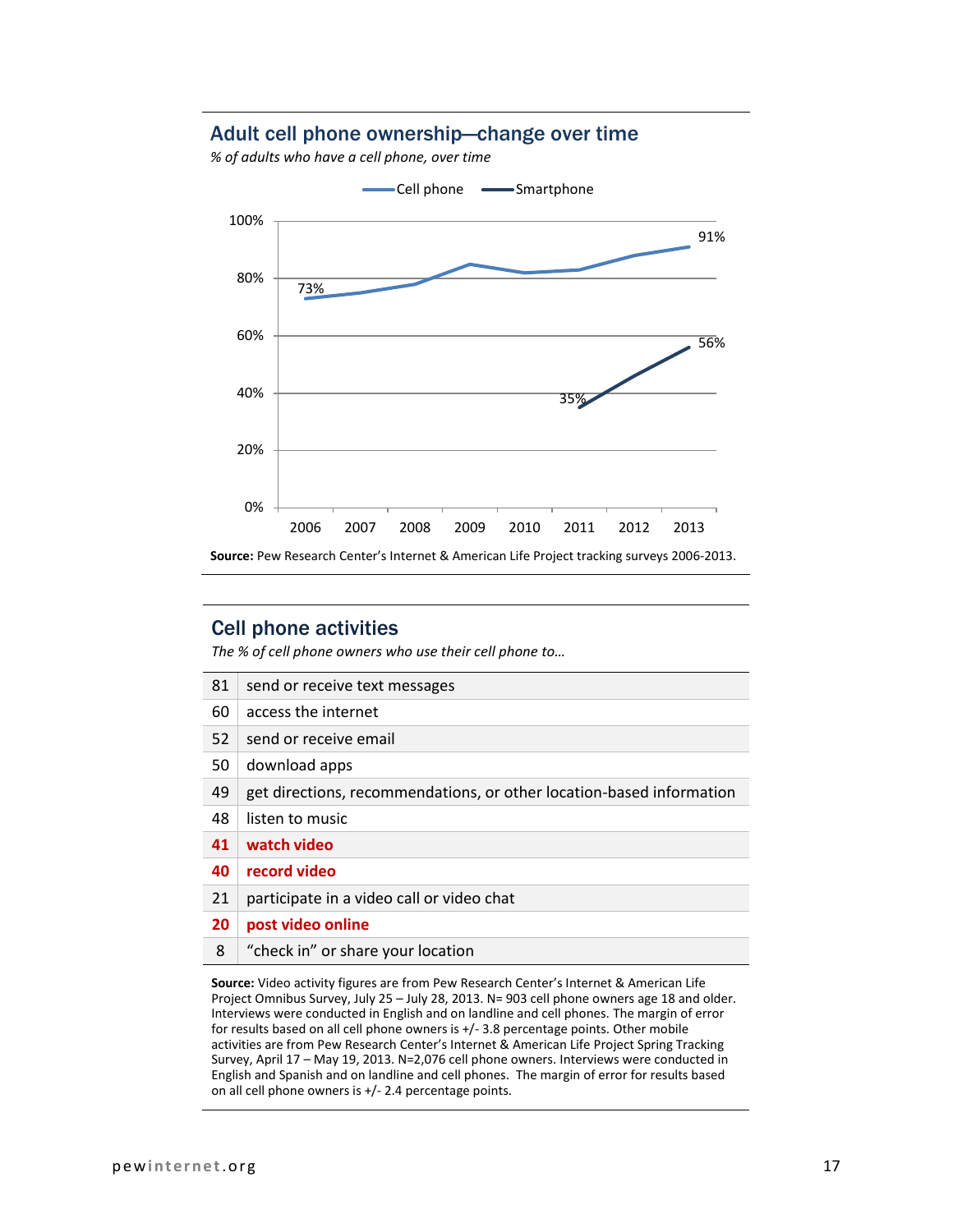All three of these mobile activities – watching video, recording video, and posting video online – are more popular among younger cell phone owners and those in higher income households.

- Cell phone owners age 18-29 are more than three times as likely as those age 50-64 to watch videos on their phones (72% v. 22%)
- Cell phone owners age 18-29 are more than twice as likely as those age 50-64 to record videos on their phones (64% v. 23%)
- Cell phone owners age 18-29 are five times as likely as those age 50-64 to use their phones to post videos online (38% v. 7%)

Adult cell phone owners who have been to college are more likely than those who have not to use their phones to watch and record videos. And adults in the highest incomes households (\$75,000 or more) are more likely than those in lower income households (under \$50,000) to watch, record, and share videos using their phones.

#### Younger and more affluent cell phone owners are most likely to watch, record, and post online videos using their phones *% of cell phone owners who use their phones to …*

|               |                                       | <b>Watch video</b>  | <b>Record video</b> | Post video<br>online |
|---------------|---------------------------------------|---------------------|---------------------|----------------------|
|               | All adult cell phone owners $(n=903)$ | 41                  | 40                  | 20                   |
| Age           |                                       |                     |                     |                      |
| a             | 18-29 ( $n=156$ )                     | $72$ <sub>bcd</sub> | $64\overline{b}$ cd | $38\overline{b}$ cd  |
| $\mathbf b$   | 30-49 $(n=219)$                       | 49 <sup>cd</sup>    | 50 <sup>cd</sup>    | 26 <sup>cd</sup>     |
| $\mathsf{C}$  | 50-64 ( $n=268$ )                     | 22 <sup>d</sup>     | 23 <sup>d</sup>     | 7 <sup>d</sup>       |
| d             | $65+ (n=232)$                         | 6                   | 6                   | $\overline{2}$       |
|               | <b>Education attainment</b>           |                     |                     |                      |
| a             | No college (n=331)                    | 33                  | 31                  | 19                   |
| $\mathbf b$   | Some College (n=255)                  | 48 <sup>a</sup>     | 46 <sup>a</sup>     | 23                   |
| C             | <b>College +</b> ( $n = 302$ )        | 46 <sup>a</sup>     | 47 <sup>a</sup>     | 19                   |
|               | <b>Household income</b>               |                     |                     |                      |
| a             | <b>Less than \$30,000/yr</b> (n=246)  | 34                  | 31                  | 18                   |
| $\mathbf b$   | \$30,000-\$49,999 (n=186)             | 39                  | 39                  | 15                   |
| $\mathcal{C}$ | \$50,000-\$74,999 (n=117)             | $49^{\text{a}}$     | 46 <sup>a</sup>     | 22                   |
| <sub>d</sub>  | $$75,000 + (n=213)$                   | $52^{ab}$           | $54^{ab}$           | 30 <sup>ab</sup>     |

**Source:** Pew Research Center's Internet & American Life Project Omnibus Survey, July 25 – July 28, 2013. N=903 cell phone owners age 18 and older. Interviews were conducted in English and on landline and cell phones. The margin of error for results based on all cell phone owners is +/- 3.8 percentage points.

.<br>**Note:** Percentages marked with a superscript letter (e.g., <sup>a</sup>) indicate a statistically significant difference between that row and the row designated by that superscript letter, among categories of each demographic characteristic (e.g. age).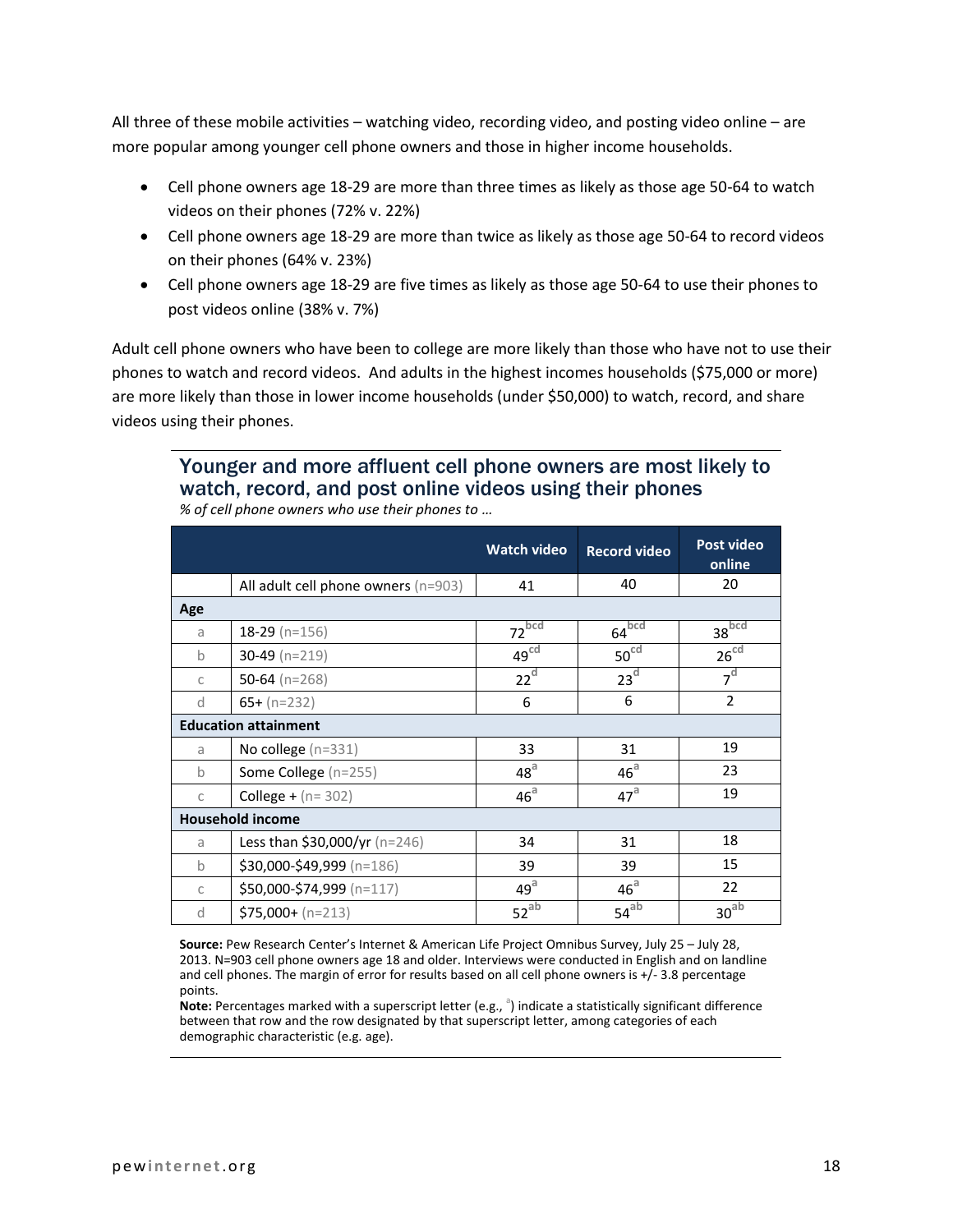Further reflecting the intersection of mobile devices and the online video culture, apps such as Vine are emerging which allow users to easily record and share short videos. Among online video consumers, 17% say they watch videos using a cell phone app like Vine. And among online video posters, 23% say they have posted a video using this kind of app. As a percent of all adult cell phone owners, this equates to:

- 12% of all adult cell phone owners watching videos using mobile apps like vine
- 6% of all adult cell phone owners posting videos using these kinds of apps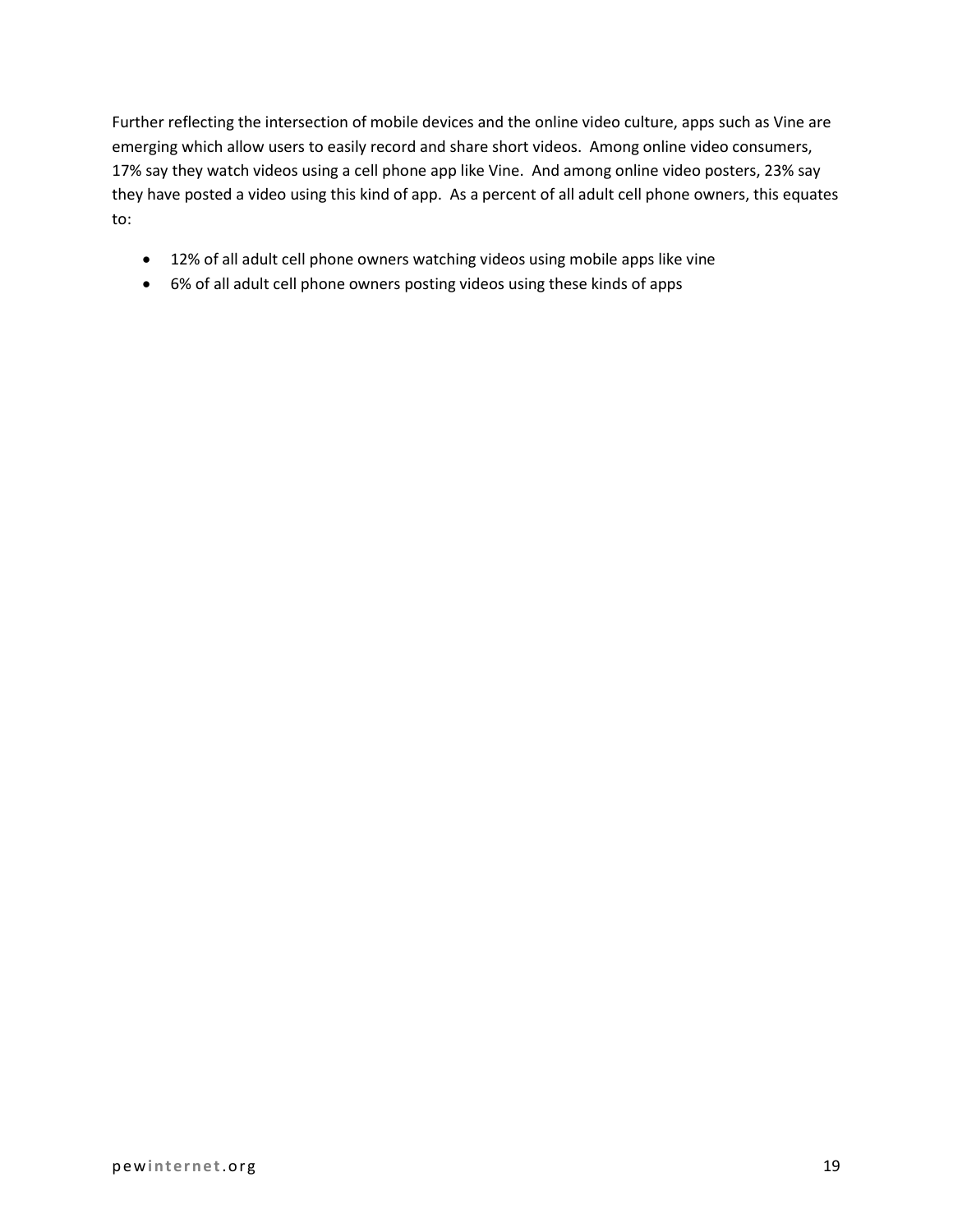# Survey Questions

Administered July 25-28, 2013 to 1,003 adults age 18 and older in the continental United States. Margin of error for full sample is plus or minus 3.4 percentage points. The sample included 781 internet users. For that sample the margin of error is plus or minus 3.9 percentage points. The sample also included 555 online video users. For that sample the margin of error is plus or minus 4.8 percentage points.

#### Asked of internet users, N=781

#### **Please tell me if you ever use the internet to do any of the following things. Do you ever use the internet to...**

|                                                                                                                 | <u>Yes</u> | No  | Don't know |
|-----------------------------------------------------------------------------------------------------------------|------------|-----|------------|
| Download video files onto a computer or cell phone so you can<br>play them at any time you want                 | 36%        | 64% | $\ast$     |
| Watch videos on a video-sharing site like YouTube or Vimeo                                                      | 72%        | 28% | $\ast$     |
| Watch movies or TV shows through a paid subscription service like<br>NetFlix or Hulu Plus                       | 47%        | 52% | $\ast$     |
| Watch videos online, including on social network sites or<br>using mobile apps                                  | 56%        | 44% | $\ast$     |
| Upload a video to the internet so others can watch it or download it                                            | 27%        | 73% | $\ast$     |
| Have an online video chat conversation with other people using<br>applications like Skype, Googletalk, or iChat | 44%        | 56% | $\ast$     |
| Asked of online video users, N=555<br>PIAL1a. When you watch videos online, do you ever do that                 |            |     |            |
|                                                                                                                 | Yes        | No  | Don't know |
| a. On a social networking site like Facebook                                                                    | 58%        | 41% | $\ast$     |
| b. Using a mobile app like Vine                                                                                 | 17%        | 82% | 1%         |

Asked of online video users, N=555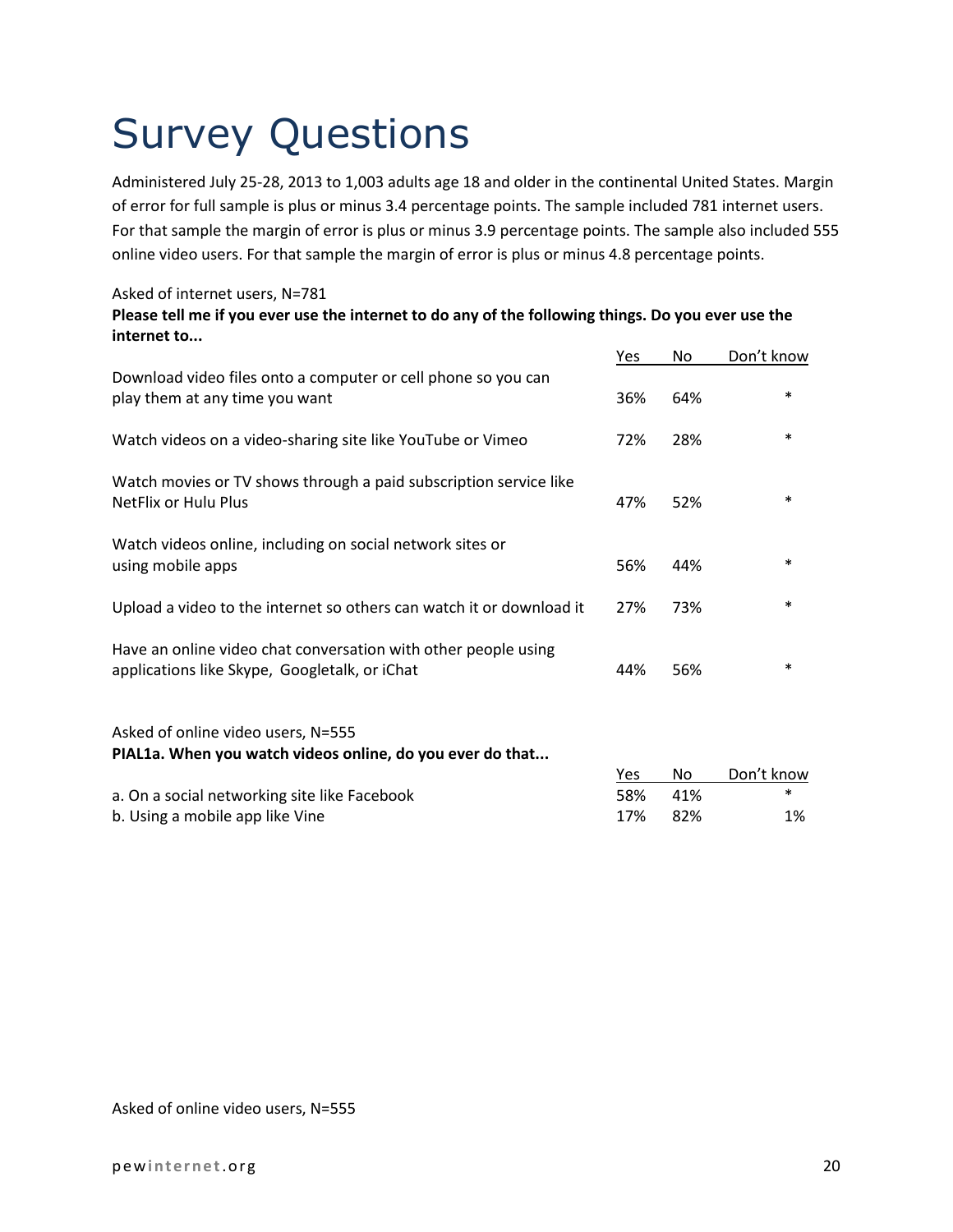**VID01a. We'd like to know what kinds of videos you watch online or download. Do you ever watch or download...**

|                                                                | Yes | No  | Don't know |
|----------------------------------------------------------------|-----|-----|------------|
| a. News videos                                                 | 57% | 42% | $\ast$     |
| b. Comedy or humorous videos                                   | 74% | 26% | $\ast$     |
| c. Music videos                                                | 64% | 36% | $\ast$     |
| d. Sports videos                                               | 35% | 65% | $\ast$     |
| e. Commercials or advertisements                               | 20% | 80% | $\ast$     |
| f. Political videos                                            | 35% | 65% | $\ast$     |
| g. Animation or cartoons                                       | 36% | 64% | $\ast$     |
| h. Educational videos                                          | 64% | 35% | $\ast$     |
| i. 'How to' videos that demonstrate how you can make something |     |     |            |
| or complete a task                                             | 72% | 27% | 1%         |

#### Asked of internet users, N=781

**PIAL2. Do you ever POST VIDEOS online that you, yourself, have taken or created to any kind of website?**

| Yes | 18% |
|-----|-----|
| Nο  | 82% |

#### Asked of video posters, N=110

**PIAL3a. We'd like to know what kinds of videos you, yourself, record and post online. Do you ever record and post online...**

|                                                                       | Yes | No. | Don't know |
|-----------------------------------------------------------------------|-----|-----|------------|
| a. Videos of friends and family doing everyday things                 | 58% | 41% | 1%         |
| b. Videos of an event you attended, like a concert or sporting event  | 54% | 45% | 1%         |
| c. Videos of yourself or others doing funny things                    | 56% | 43% | 1%         |
| d. Videos of pets or animals                                          | 45% | 54% | 1%         |
| e. Videos that you've intentionally staged, scripted or choreographed | 23% | 76% | $1\%$      |
| f. An educational or tutorial video that shows people how to          |     |     |            |
| do something                                                          | 30% | 68% | $1\%$      |
| g. A video that mixes content and material in a creative way          | 40% | 59% | $1\%$      |

#### Asked of video posters or uploaders, N=207 **PIAL4a. When you post or share videos online, do you ever do that...**

Yes No Don't know a. On a social networking site like Facebook  $29\%$   $71\%$  29%  $*$ b. Using a mobile app like Vine 23% 76% \*

Asked of video posters or uploaders, N=207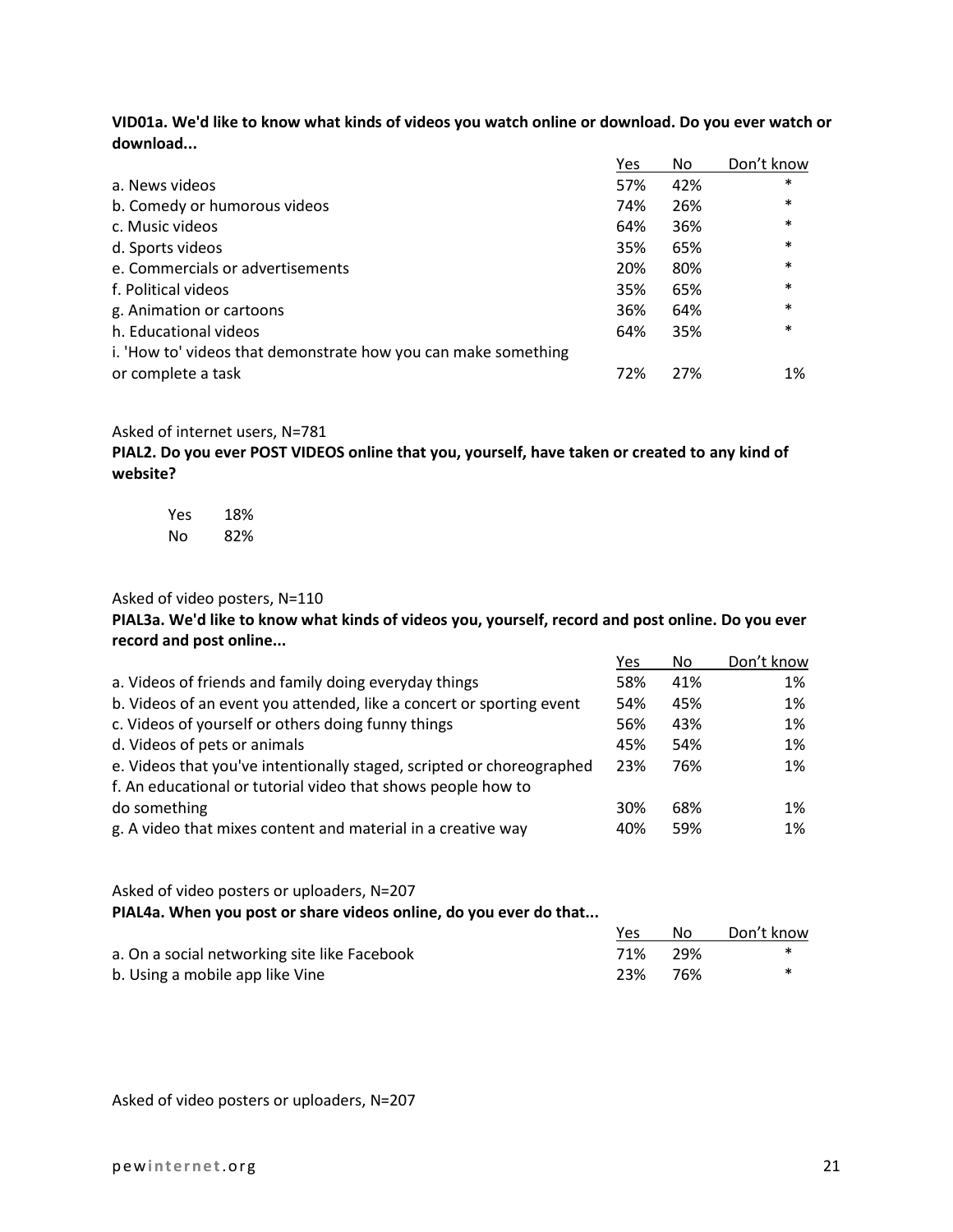**PIAL5. Have you ever posted or shared a video online that you later regretted sharing?**

| Yes | 5%  |
|-----|-----|
| No  | 95% |

Asked of video posters or uploaders, N=207

**PIAL6. Have you ever posted a video online with the hope of having it shared or viewed widely?**

| Yes | 35% |
|-----|-----|
| No  | 65% |

Asked of cell phone owners, N=903

**CELL1a. Next, please tell me if you ever use your CELL PHONE to do any of the following things. Do you ever use your cell phone to…**

|                                | Yes | No   | Don't know |
|--------------------------------|-----|------|------------|
| a. Record videos               | 40% | 60%  | ∗          |
| b. Share or post videos online | 20% | 79%  | $\ast$     |
| c. Watch videos                | 41% | .59% | ∗          |
| d. Use Snapchat                | 11% | 87%  | 2%         |